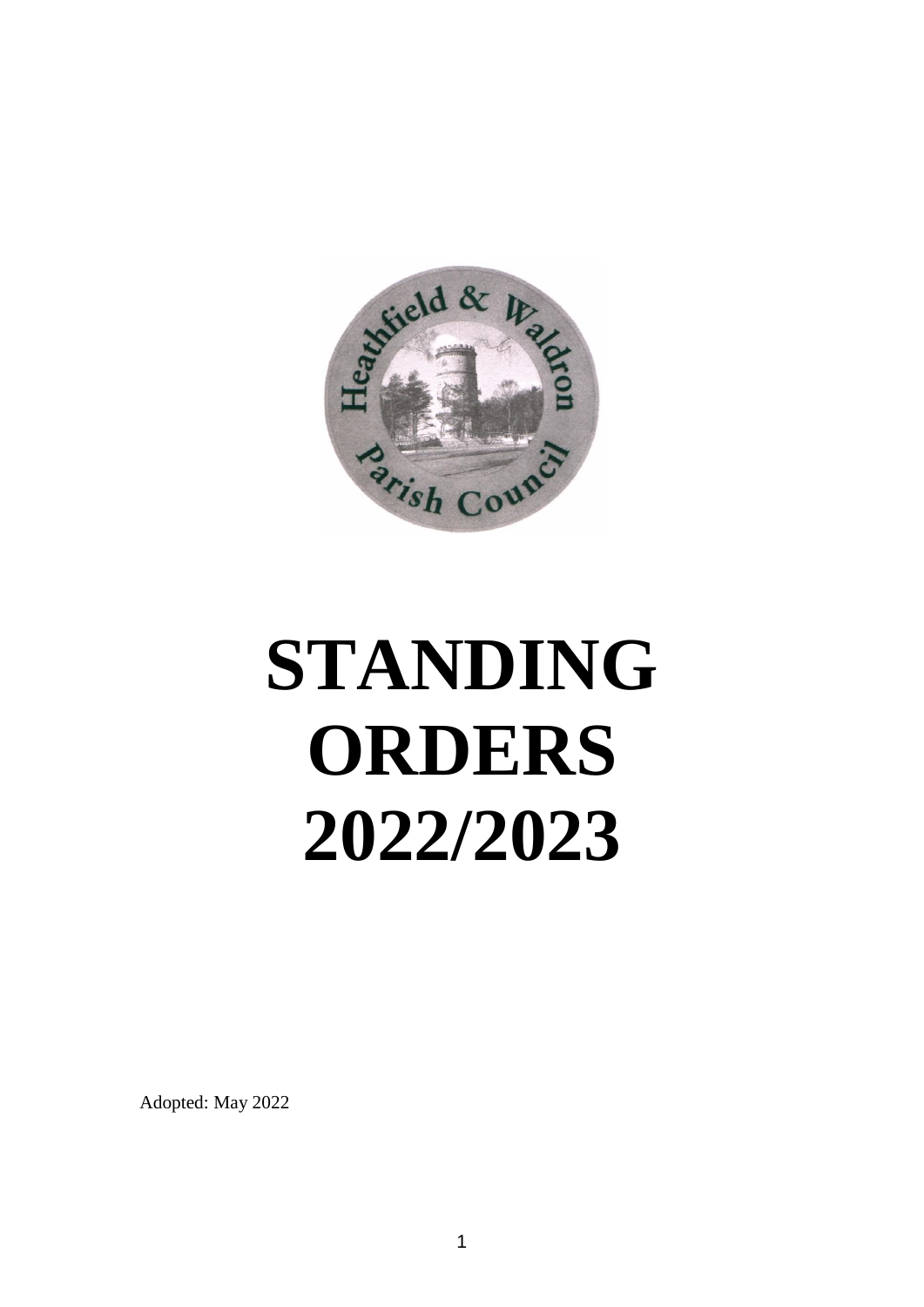| 1.      |                                                            |  |
|---------|------------------------------------------------------------|--|
| $2_{-}$ |                                                            |  |
| 3.      |                                                            |  |
| 4.      |                                                            |  |
| 5.      |                                                            |  |
| 6.      | EXTRAORDINARY MEETINGS OF THE COUNCIL, COMMITTEES AND      |  |
| 7.      |                                                            |  |
| 8.      |                                                            |  |
| 9.      | MOTIONS FOR A MEETING THAT REQUIRE WRITTEN NOTICE TO       |  |
|         | 10. MOTIONS AT A MEETING THAT DO NOT REQUIRE WRITTEN       |  |
|         |                                                            |  |
|         |                                                            |  |
|         |                                                            |  |
|         |                                                            |  |
|         |                                                            |  |
|         |                                                            |  |
|         |                                                            |  |
|         |                                                            |  |
|         |                                                            |  |
|         |                                                            |  |
|         | 21. RESPONSIBILITIES UNDER DATA PROTECTION LEGISLATION  23 |  |
|         |                                                            |  |
|         |                                                            |  |
|         | 24. COMMUNICATING WITH DISTRICT AND COUNTY OR UNITARY      |  |
|         |                                                            |  |
|         |                                                            |  |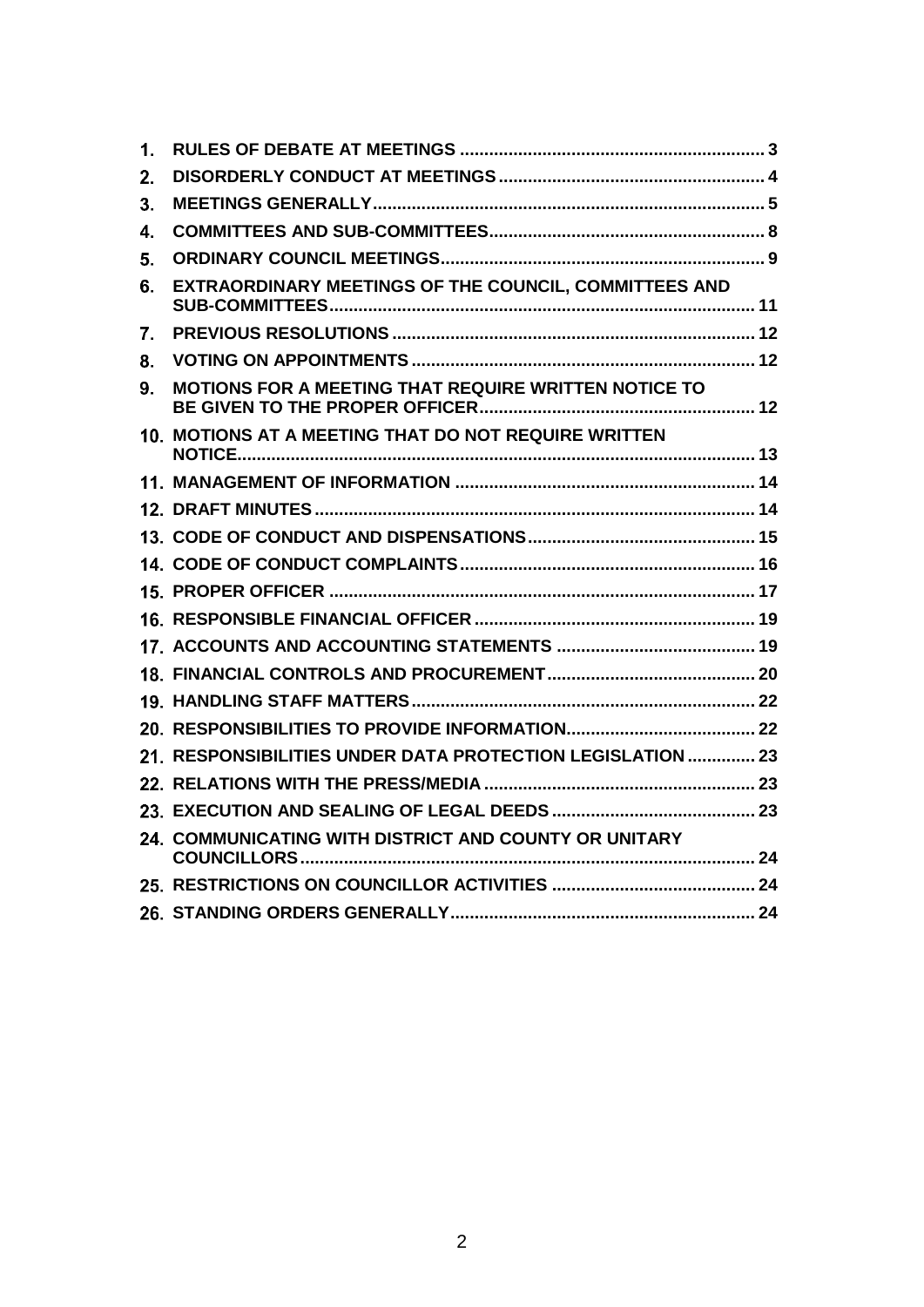#### <span id="page-2-0"></span>**1. RULES OF DEBATE AT MEETINGS**

- a Motions on the agenda shall be considered in the order that they appear unless the order is changed at the discretion of the chairman of the meeting.
- b A motion (including an amendment) shall not be progressed unless it has been moved and seconded.
- c A motion on the agenda that is not moved by its proposer may be treated by the chairman of the meeting as withdrawn.
- d If a motion (including an amendment) has been seconded, it may be withdrawn by the proposer only with the consent of the seconder and the meeting.
- e An amendment is a proposal to remove or add words to a motion. It shall not negate the motion.
- f If an amendment to the original motion is carried, the original motion (as amended) becomes the substantive motion upon which further amendment(s) may be moved.
- g An amendment shall not be considered unless early verbal notice of it is given at the meeting and, if requested by the chairman of the meeting, is expressed in writing to the chairman.
- h A councillor may move an amendment to his own motion if agreed by the meeting. If a motion has already been seconded, the amendment shall be with the consent of the seconder and the meeting.
- i If there is more than one amendment to an original or substantive motion, the amendments shall be moved in the order directed by the chairman of the meeting.
- j Subject to standing order 1(k), only one amendment shall be moved and debated at a time, the order of which shall be directed by the chairman of the meeting.
- k One or more amendments may be discussed together if the chairman of the meeting considers this expedient but each amendment shall be voted upon separately.
- l A councillor may not move more than one amendment to an original or substantive motion.
- m The mover of an amendment has no right of reply at the end of debate on it.
- n Where a series of amendments to an original motion are carried, the mover of the original motion shall have a right of reply either at the end of debate on the first amendment or at the very end of debate on the final substantive motion immediately before it is put to the vote.
- o Unless permitted by the chairman of the meeting, a councillor may speak once in the debate on a motion except: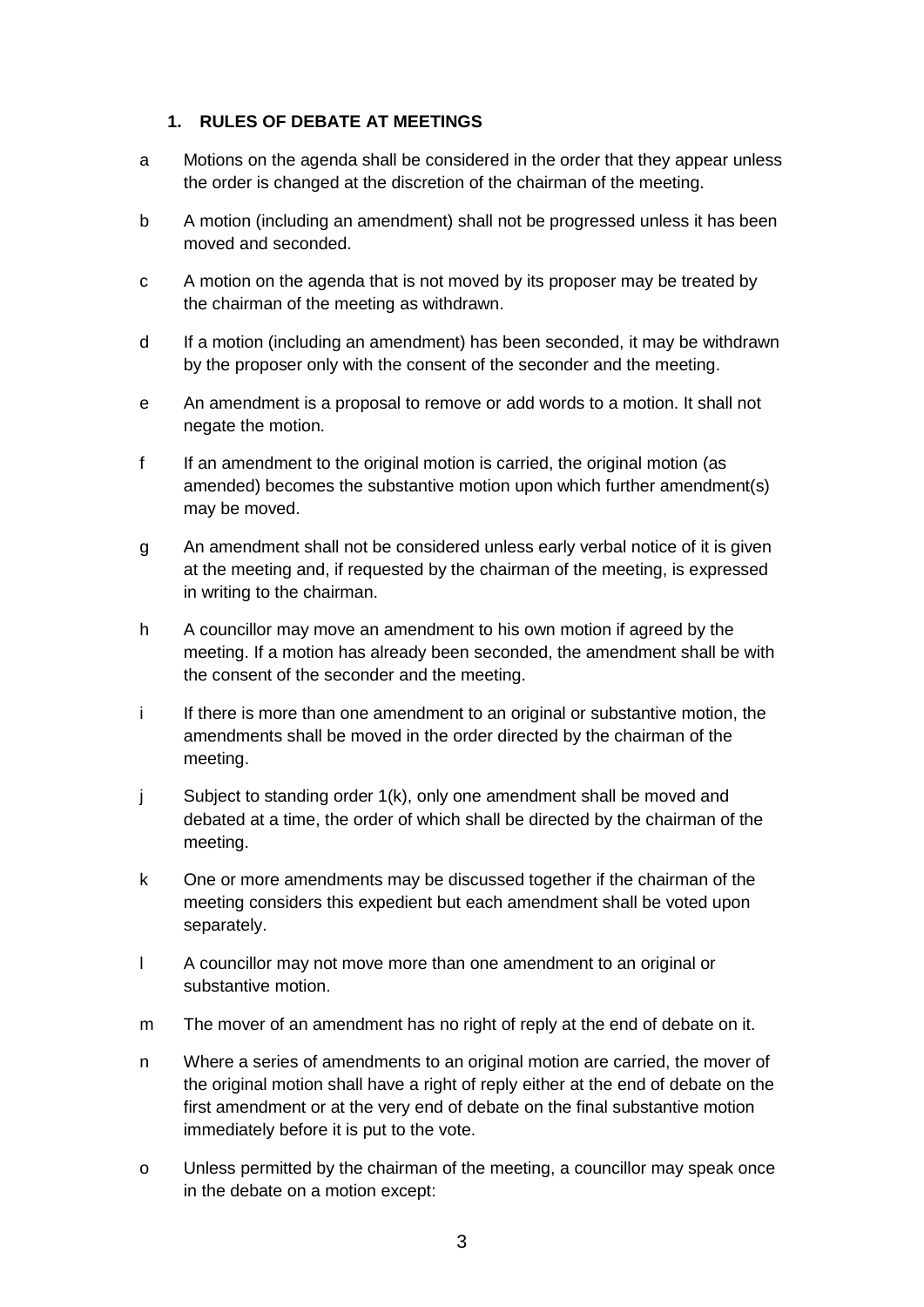- i. to speak on an amendment moved by another councillor;
- ii. to move or speak on another amendment if the motion has been amended since he last spoke;
- iii. to make a point of order;
- iv. to give a personal explanation; or
- v. to exercise a right of reply.
- p During the debate on a motion, a councillor may interrupt only on a point of order or a personal explanation and the councillor who was interrupted shall stop speaking. A councillor raising a point of order shall identify the standing order which he considers has been breached or specify the other irregularity in the proceedings of the meeting he is concerned by.
- q A point of order shall be decided by the chairman of the meeting and his decision shall be final.
- r When a motion is under debate, no other motion shall be moved except:
	- i. to amend the motion;
	- ii. to proceed to the next business;
	- iii. to adjourn the debate;
	- iv. to put the motion to a vote;
	- v. to ask a person to be no longer heard or to leave the meeting;
	- vi. to refer a motion to a committee or sub-committee for consideration;
	- vii. to exclude the public and press;
	- viii. to adjourn the meeting; or
	- ix. to suspend particular standing order(s) excepting those which reflect mandatory statutory or legal requirements.
- s Before an original or substantive motion is put to the vote, the chairman of the meeting shall be satisfied that the motion has been sufficiently debated and that the mover of the motion under debate has exercised or waived his right of reply.
- t Excluding motions moved under standing order 1(r), the contributions or speeches by a councillor shall relate only to the motion under discussion and shall not exceed 5 minutes without the consent of the chairman of the meeting.

# <span id="page-3-0"></span>**2. DISORDERLY CONDUCT AT MEETINGS**

a No person shall obstruct the transaction of business at a meeting or behave offensively or improperly. If this standing order is ignored, the chairman of the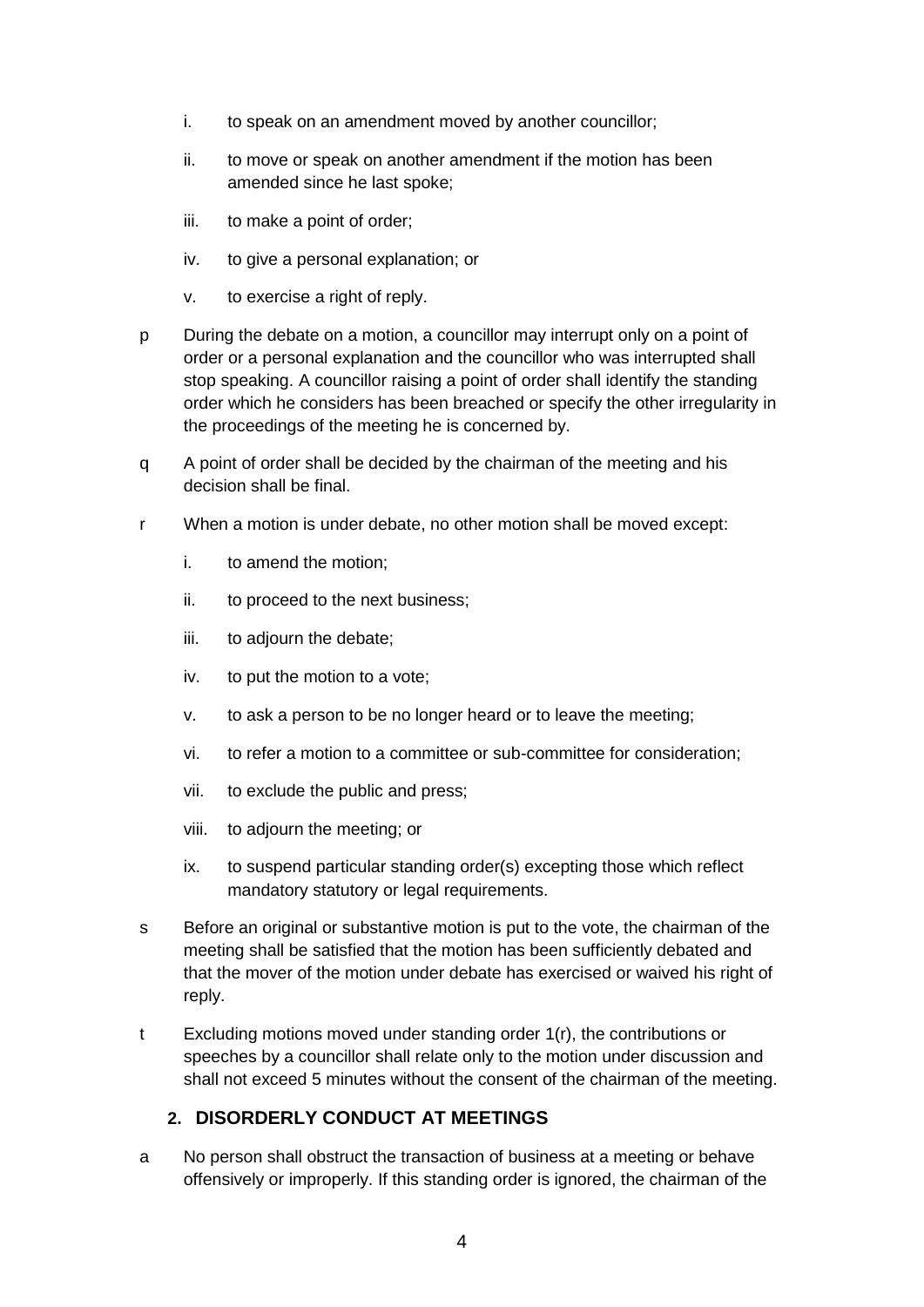meeting shall request such person(s) to moderate or improve their conduct.

- b If person(s) disregard the request of the chairman of the meeting to moderate or improve their conduct, any councillor or the chairman of the meeting may move that the person be no longer heard or be excluded from the meeting. The motion, if seconded, shall be put to the vote without discussion.
- c If a resolution made under standing order 2(b) is ignored, the chairman of the meeting may take further reasonable steps to restore order or to progress the meeting. This may include temporarily suspending or closing the meeting.
- d Where it is required/allowed to hold a virtual meeting, the host can mute members of the public after the public session. They can also mute members of the public or Councillors during the public session or the meeting if they are being offensive or behaving improperly and this is agreed by a majority of the Council or Committee.

#### **3. MEETINGS GENERALLY**

<span id="page-4-0"></span>

| <b>Full Council meetings</b> | ● |
|------------------------------|---|
| Committee meetings           |   |
| Sub-committee meetings       |   |

- a **Meetings shall not take place in premises which at the time of the meeting are used for the supply of alcohol, unless no other premises are available free of charge or at a reasonable cost.**
- b **The minimum three clear days for notice of a meeting does not include the day on which notice was issued, the day of the meeting, a Sunday, a day of the Christmas break, a day of the Easter break or of a bank holiday or a day appointed for public thanksgiving or mourning.**
- c **The minimum three clear days' public notice for a meeting does not include the day on which the notice was issued or the day of the meeting unless the meeting is convened at shorter notice**
- ● d **Meetings shall be open to the public unless their presence is prejudicial to the public interest by reason of the confidential nature of the business to be transacted or for other special reasons. The public's exclusion from part or all of a meeting shall be by a resolution which shall give reasons for the public's exclusion.**
	- e Members of the public may make representations, answer questions and give evidence at a meeting which they are entitled to attend in respect of the business on the agenda.
	- f The period of time designated for public participation at a meeting in accordance with standing order 3(e) shall not exceed 15 minutes unless directed by the chairman of the meeting.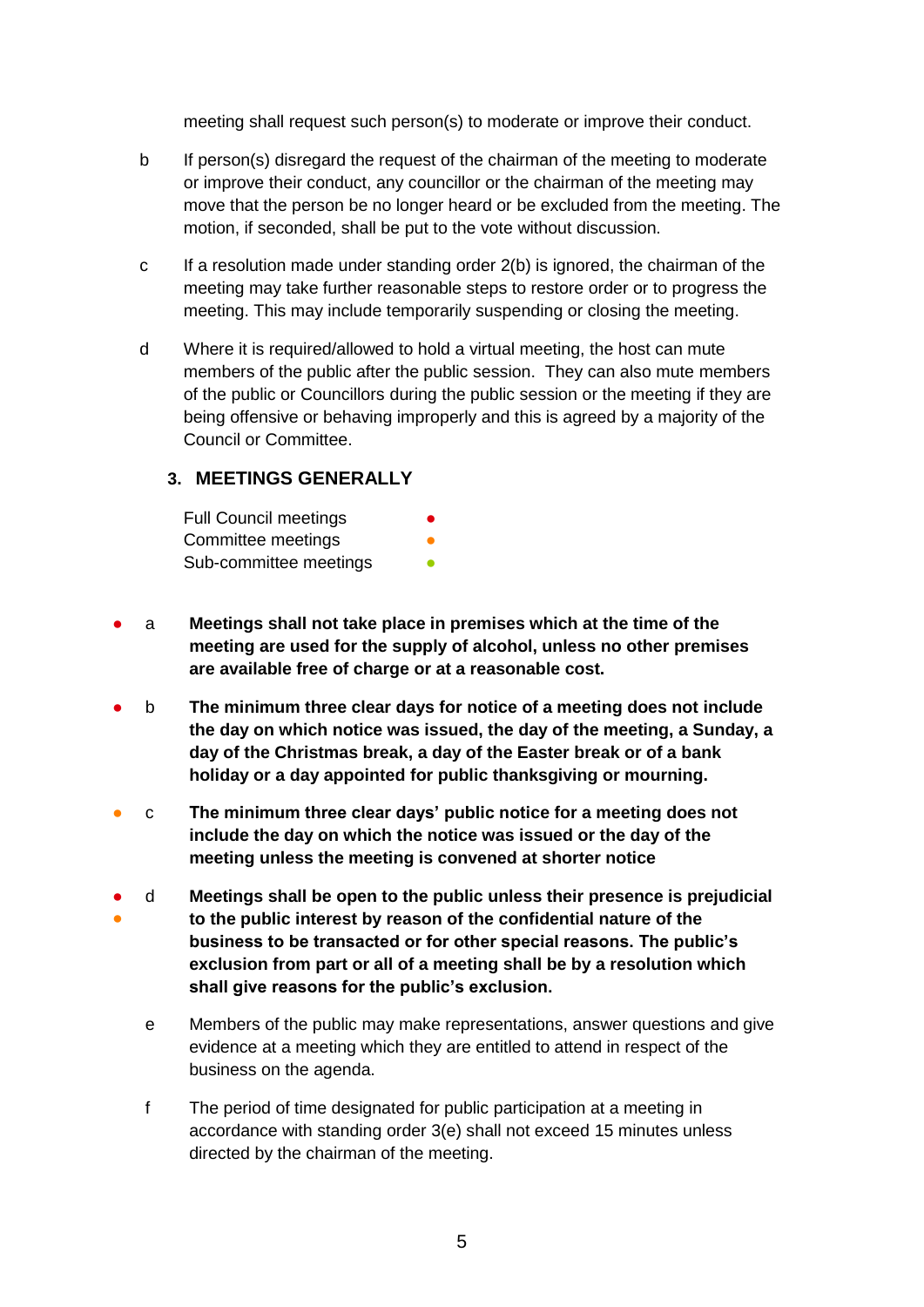- g Subject to standing order 3(f), a member of the public is entitled to speak once only in respect of business itemised on the agenda for a period of no more than 3 minutes, unless invited by the chairman to add further comment or answer a question.
- h In accordance with standing order 3(e), a question shall not require a response at the meeting nor start a debate on the question. The chairman of the meeting may direct that a written or oral response be given.
- i A person shall raise his hand when requesting to speak and stand when speaking (except when a person has a disability or is likely to suffer discomfort). The chairman of the meeting may at any time permit a person to be seated when speaking.
- j A person who speaks at a meeting shall direct his comments to the chairman of the meeting.
- k Only one person is permitted to speak at a time. If more than one person wants to speak, the chairman of the meeting shall direct the order of speaking.
- ● l **Subject to standing order 3(m), a person who attends a meeting is permitted to report on the meeting whilst the meeting is open to the public. To "report" means to film, photograph, make an audio recording of meeting proceedings, use any other means for enabling persons not present to see or hear the meeting as it takes place or later or to report or to provide oral or written commentary about the meeting so that the report or commentary is available as the meeting takes place or later to persons not present***. Those wishing to photograph, record, broadcast or transmit the proceedings of a meeting are encouraged to contact the clerk in order that all necessary arrangements can be made for the meeting.*
- ● m **A person present at a meeting may not provide an oral report or oral commentary about a meeting as it takes place without permission.**
- ● n **The press shall be provided with reasonable facilities for the taking of their report of all or part of a meeting at which they are entitled to be present.**
- o **Subject to standing orders which indicate otherwise, anything authorised or required to be done by, to or before the Chairman of the Council may in his absence be done by, to or before the Vice-Chairman of the Council**
- p **The Chairman of the Council, if present, shall preside at a meeting. If the Chairman is absent from a meeting, the Vice-Chairman of the Council if present, shall preside. If both the Chairman and the Vice-Chairman are absent from a meeting, a councillor as chosen by the councillors present at the meeting shall preside at the meeting.**
- q **Subject to a meeting being quorate, all questions at a meeting shall be**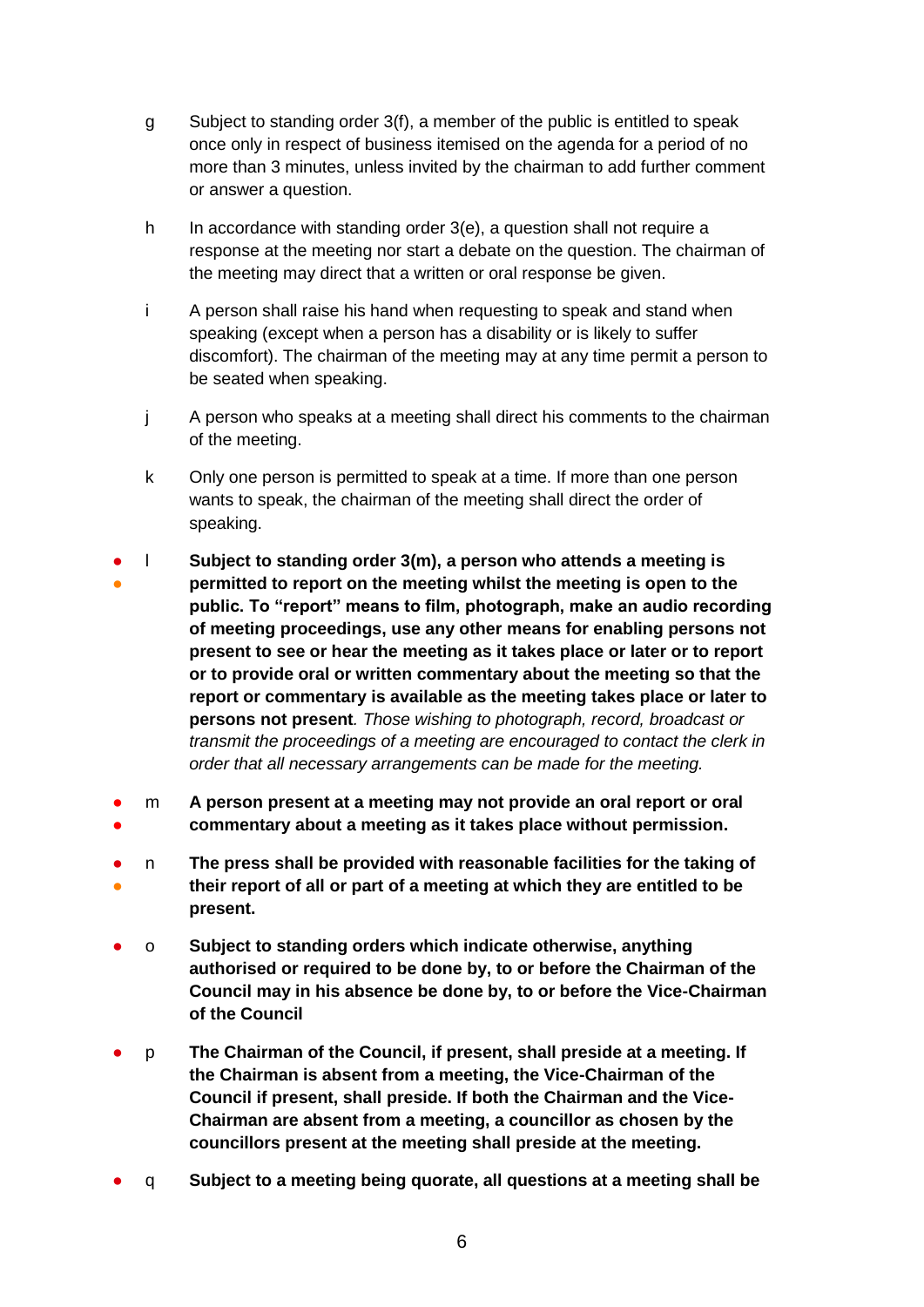- 。<br>● **decided by a majority of the councillors and non-councillors with voting rights present and voting.**
- r **The chairman of a meeting may give an original vote on any matter put**
- ● **to the vote, and in the case of an equality of votes may exercise his casting vote whether or not he gave an original vote.**

*See standing orders 5(h) and (i) for the different rules that apply in the election of the Chairman of the Council at the annual meeting of the Council.*

- s **Unless standing orders provide otherwise, voting on a question shall be by a show of hands. At the request of a councillor, the voting on any question shall be recorded so as to show whether each councillor present and voting gave his vote for or against that question.** Such a request shall be made before moving on to the next item of business on the agenda.
	- t The minutes of a meeting shall include an accurate record of the following:
		- i. the time and place of the meeting;
		- ii. the names of councillors who are present and the names of councillors who are absent;
		- iii. interests that have been declared by councillors and non-councillors with voting rights;
		- iv. the grant of dispensations (if any) to councillors and non-councillors with voting rights;
		- v. whether a councillor or non-councillor with voting rights left the meeting when matters that they held interests in were being considered;
		- vi. if there was a public participation session; and
		- vii. the resolutions made.
- u **A councillor or a non-councillor with voting rights who has a**
- ● **disclosable pecuniary interest or another interest as set out in the Council's code of conduct in a matter being considered at a meeting is subject to statutory limitations or restrictions under the code on his right to participate and vote on that matter.**
- v **No business may be transacted at a meeting unless at least one-third of the whole number of members of the Council are present and in no case shall the quorum of a meeting be less than three.**

*See standing order 4d(viii) for the quorum of a committee or sub-committee meeting.* 

- w **If a meeting is or becomes inquorate no business shall be transacted**
- and the meeting shall be closed. The business on the agenda for the meeting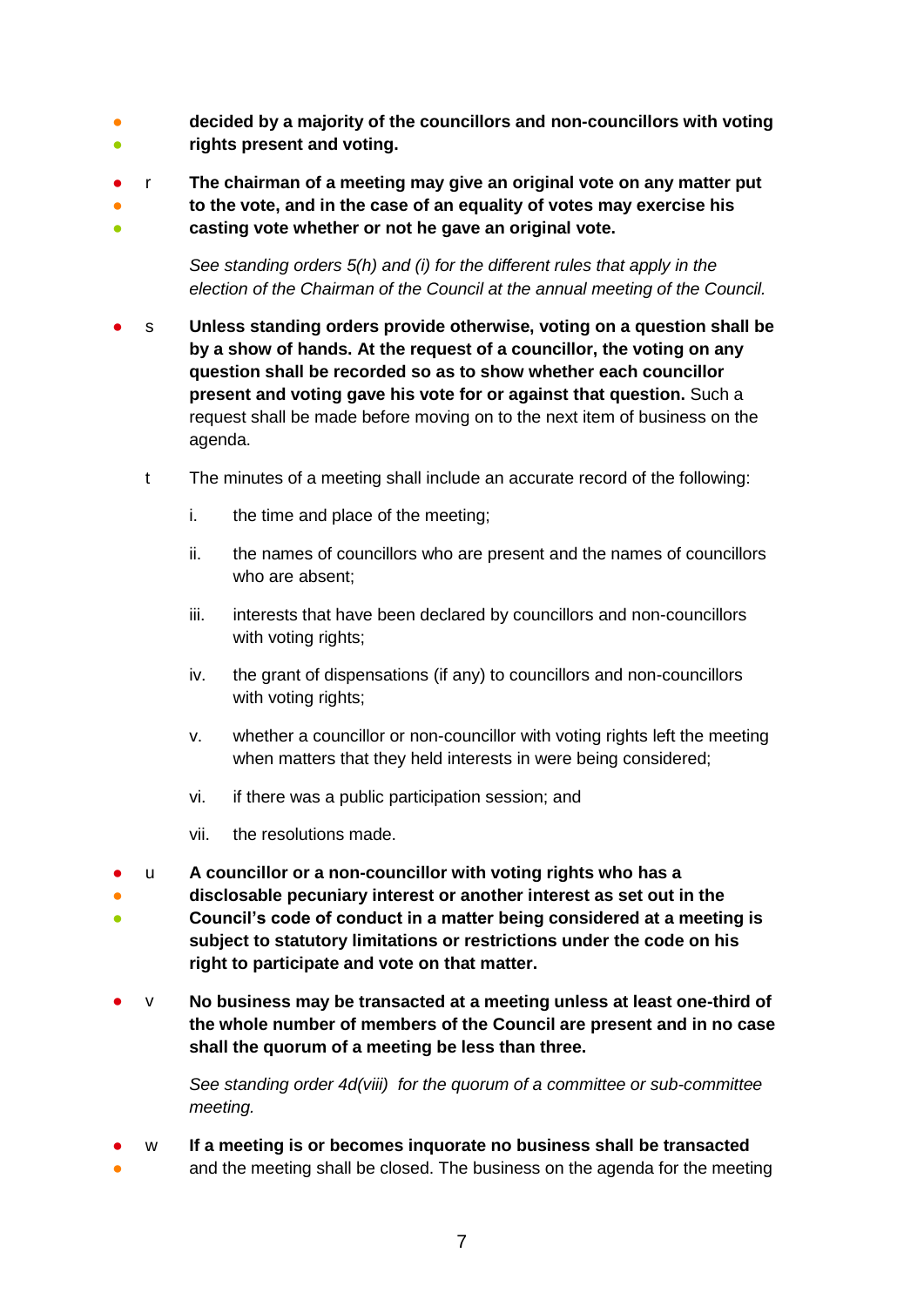- **•** shall be adjourned to another meeting.
	- x Any purchase of land by the council needs to state in the minutes the purpose for which the land is being purchased.
	- y A meeting shall not exceed a period of 2.5 hours.

z

#### <span id="page-7-0"></span>**4. COMMITTEES AND SUB-COMMITTEES**

- a **Unless the Council determines otherwise, a committee may appoint a sub-committee whose terms of reference and members shall be determined by the committee.**
- b **The members of a committee may include non-councillors unless it is a committee which regulates and controls the finances of the Council.**
- c **Unless the Council determines otherwise, all the members of an advisory committee and a sub-committee of the advisory committee may be noncouncillors.**
- d The Council may appoint standing committees or other committees as may be necessary, and:
	- i. shall determine their terms of reference;
	- ii. shall determine the number and time of the ordinary meetings of a standing committee up until the date of the next annual meeting of the Council;
	- iii. shall permit a committee, other than in respect of the ordinary meetings of a committee, to determine the number and time of its meetings;
	- iv. shall, subject to standing orders 4(b) and (c), appoint and determine the terms of office of members of such a committee;
	- v. may, subject to standing orders 4(b) and (c), appoint and determine the terms of office of the substitute members to a committee whose role is to replace the ordinary members at a meeting of a committee if the ordinary members of the committee confirm to the Proper Officer 5 days before the meeting that they are unable to attend;
	- vi. shall, after it has appointed the members of a standing committee, appoint the chairman of the standing committee;
	- vii. shall permit a committee other than a standing committee, to appoint its own chairman at the first meeting of the committee;
	- viii. shall determine the place, notice requirements and quorum for a meeting of a committee and a sub-committee which, in both cases, shall be no less than three;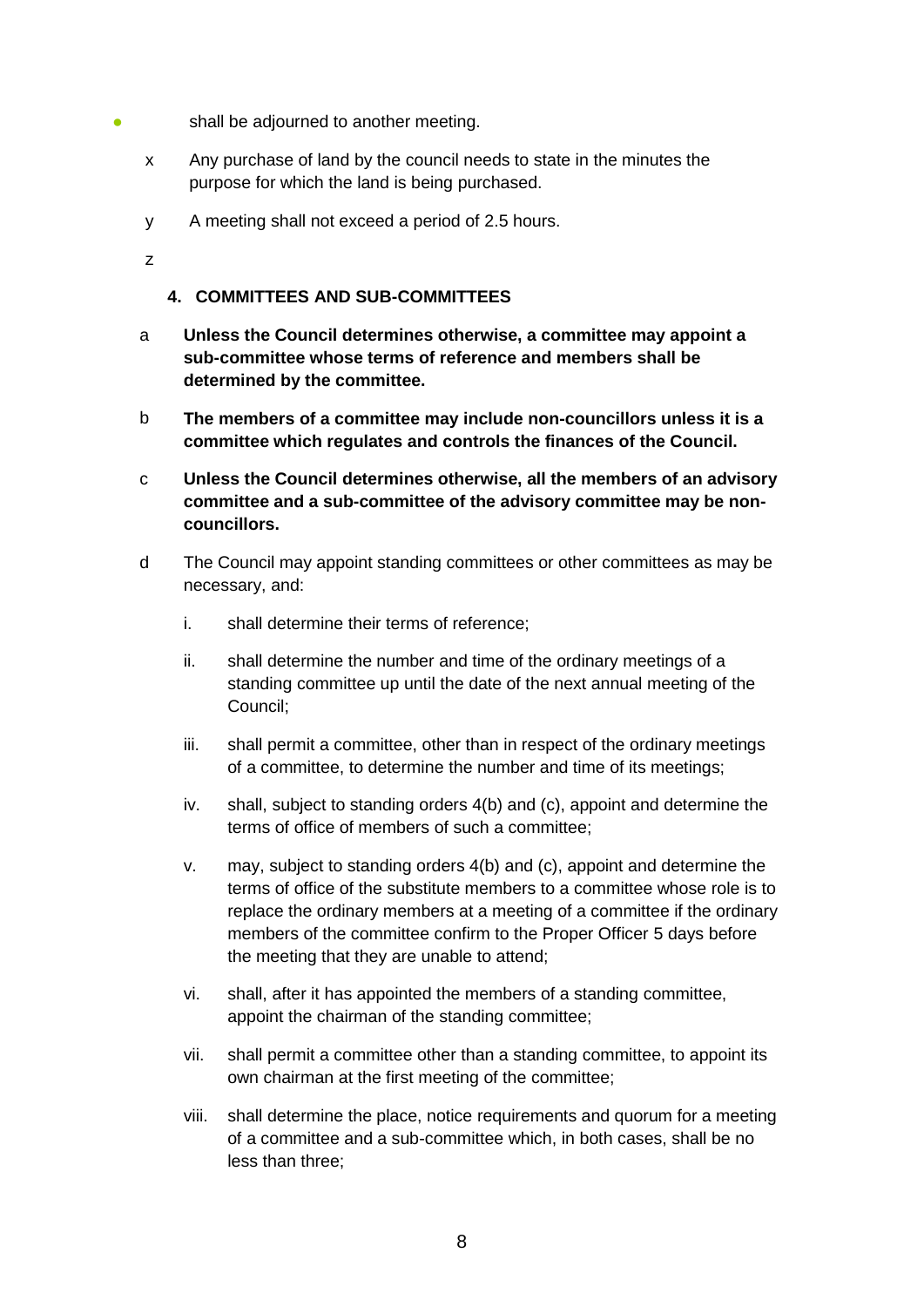- ix. shall determine if the public may participate at a meeting of a committee;
- x. shall determine if the public and press are permitted to attend the meetings of a sub-committee and also the advance public notice requirements, if any, required for the meetings of a sub-committee;
- xi. shall determine if the public may participate at a meeting of a subcommittee that they are permitted to attend; and
- xii. may dissolve a committee or a sub-committee.
- xiii. If a planning application is received after the agenda for the Planning and Highways committee meeting has been issued, the application will be added to the agenda, providing there is sufficient time for it to be reviewed by committee members.
- xiv. If a planning application expiry date is between Planning and Highways committee meetings and cannot be extended, the Assistant Clerk will email details of the application or planning policy documents to committee members and request a response from them by a set date. She will then send a response to the planning authority. This same scenario will be followed if a meeting cannot be held due to the risk of infection to members and/or where self-isolation is required by the majority of Councillors and where virtual meetings cannot be held or are not allowed.
- xv. The Chairman and Vice-Chairman, ex-official shall be voting members of every committee.
- xvi. The standing orders on rules of debate and on interests of members in contracts and other matters shall also apply to committee and sub committee meetings.

## <span id="page-8-0"></span>**5. ORDINARY COUNCIL MEETINGS**

- a **In an election year, the annual meeting of the Council shall be held on or within 14 days following the day on which the councillors elected take office.**
- b **In a year which is not an election year, the annual meeting of the Council shall be held on such day in May as the Council decides.**
- c **If no other time is fixed, the annual meeting of the Council shall take place at 6pm.**
- d **In addition to the annual meeting of the Council, at least three other ordinary meetings shall be held in each year on such dates and times as the Council decides.**
- e **The first business conducted at the annual meeting of the Council shall be the election of the Chairman and Vice-Chairman of the Council.**
- f **The Chairman of the Council, unless he has resigned or becomes**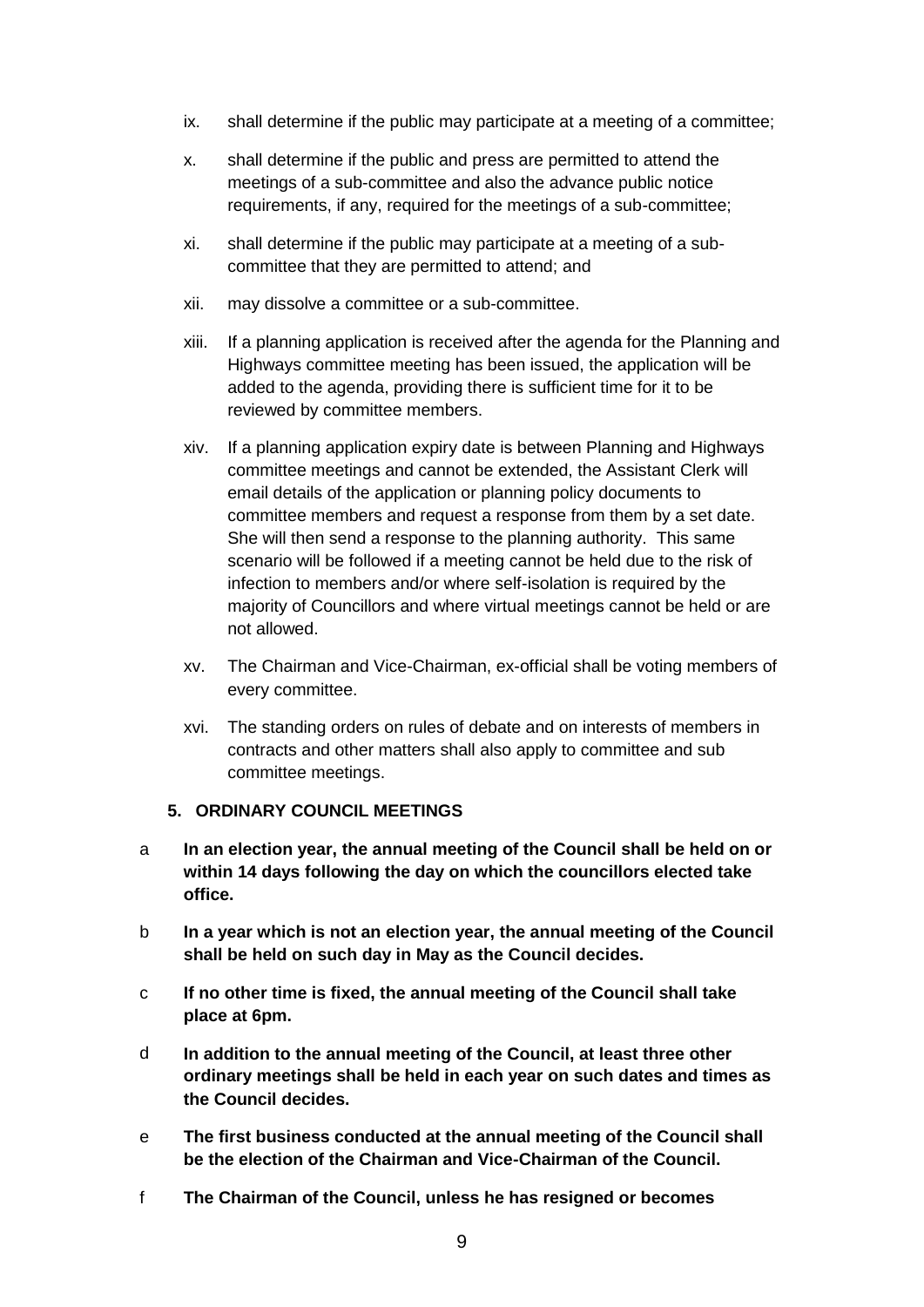**disqualified, shall continue in office and preside at the annual meeting until his successor is elected at the next annual meeting of the Council.** 

- g **The Vice-Chairman of the Council, unless he resigns or becomes disqualified, shall hold office until immediately after the election of the Chairman of the Council at the next annual meeting of the Council.** An election for the Chairman and Vice-Chairman of the Council will be held each year at the annual meeting and the posts will be open to all eligible Councillors.
- h **In an election year, if the current Chairman of the Council has not been re-elected as a member of the Council, he shall preside at the annual meeting until a successor Chairman of the Council has been elected. The current Chairman of the Council shall not have an original vote in respect of the election of the new Chairman of the Council but shall give a casting vote in the case of an equality of votes.**
- i **In an election year, if the current Chairman of the Council has been reelected as a member of the Council, he shall preside at the annual meeting until a new Chairman of the Council has been elected. He may exercise an original vote in respect of the election of the new Chairman of the Council and shall give a casting vote in the case of an equality of votes.**
- j Following the election of the Chairman of the Council and Vice-Chairman of the Council at the annual meeting, the business shall include:
	- i. **In an election year, delivery by the Chairman of the Council and councillors of their acceptance of office forms unless the Council resolves for this to be done at a later date. In a year which is not an election year, delivery by the Chairman of the Council of his acceptance of office form unless the Council resolves for this to be done at a later date;**
	- ii. Confirmation of the accuracy of the minutes of the last meeting of the Council, for the minutes to be signed by the person presiding as a correct record
	- iii. Receipt of the minutes of the last meeting of a committee;
	- iv. Consideration of the recommendations made by a committee;
	- v. Review of delegation arrangements to committees, sub-committees, staff and other local authorities;
	- vi. Review of the terms of reference for committees;
	- vii. Appointment of members to existing committees;
	- viii. Appointment of any new committees in accordance with standing order 4;
	- ix. Review and adoption of appropriate standing orders and financial regulations;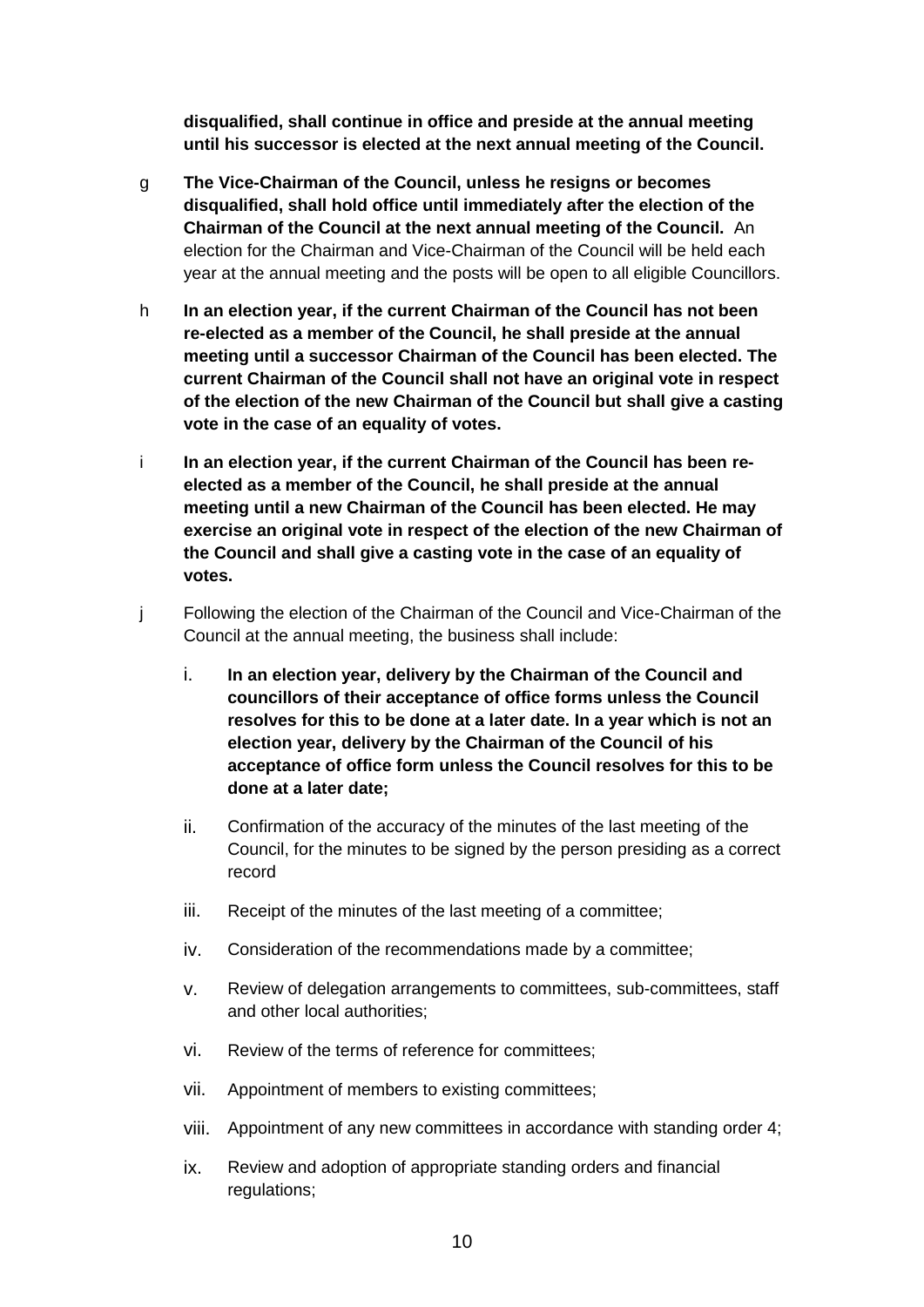- x. Review of arrangements (including legal agreements) with other local authorities, not-for-profit bodies and businesses.
- xi. Review of representation on or work with external bodies and arrangements for reporting back;
- xii. In an election year, to make arrangements with a view to the Council becoming eligible to exercise the general power of competence in the future;
- xiii. Review of inventory of land and other assets including buildings and office equipment;
- xiv. Confirmation of arrangements for insurance cover in respect of all insurable risks;
- xv. Review of the Council's and/or staff subscriptions to other bodies;
- xvi. Review of the Council's complaints procedure;
- xvii. Review of the Council's policies, procedures and practices in respect of its obligations under freedom of information and data protection legislation (*see also standing orders 11, 20 and 21*);
- xviii. Review of the Council's policy for dealing with the press/media;
- xix. Review of the Council's expenditure incurred under s.137 of the Local Government Act 1972 or the general power of competence.
- xx. Ensuring councillors register of interests are up to date and where it is an election year that a new register is completed and signed.
- xxi. In an election year to fill any vacancies left unfilled at the election by reason of insufficient nominations
- xxii. Determining the time and place of ordinary meetings of the Council up to and including the next annual meeting of the Council (unless agreed at a recent Full Council meeting).
- xxiii. Review of the Council's employment policies and procedures if any need changing

## <span id="page-10-0"></span>**6. EXTRAORDINARY MEETINGS OF THE COUNCIL, COMMITTEES AND SUB-COMMITTEES**

- a **The Chairman of the Council may convene an extraordinary meeting of the Council at any time.**
- b **If the Chairman of the Council does not call an extraordinary meeting of the Council within seven days of having been requested in writing to do so by two councillors, any two councillors may convene an extraordinary meeting of the Council. The public notice giving the time, place and agenda for such a meeting shall be signed by the two councillors.**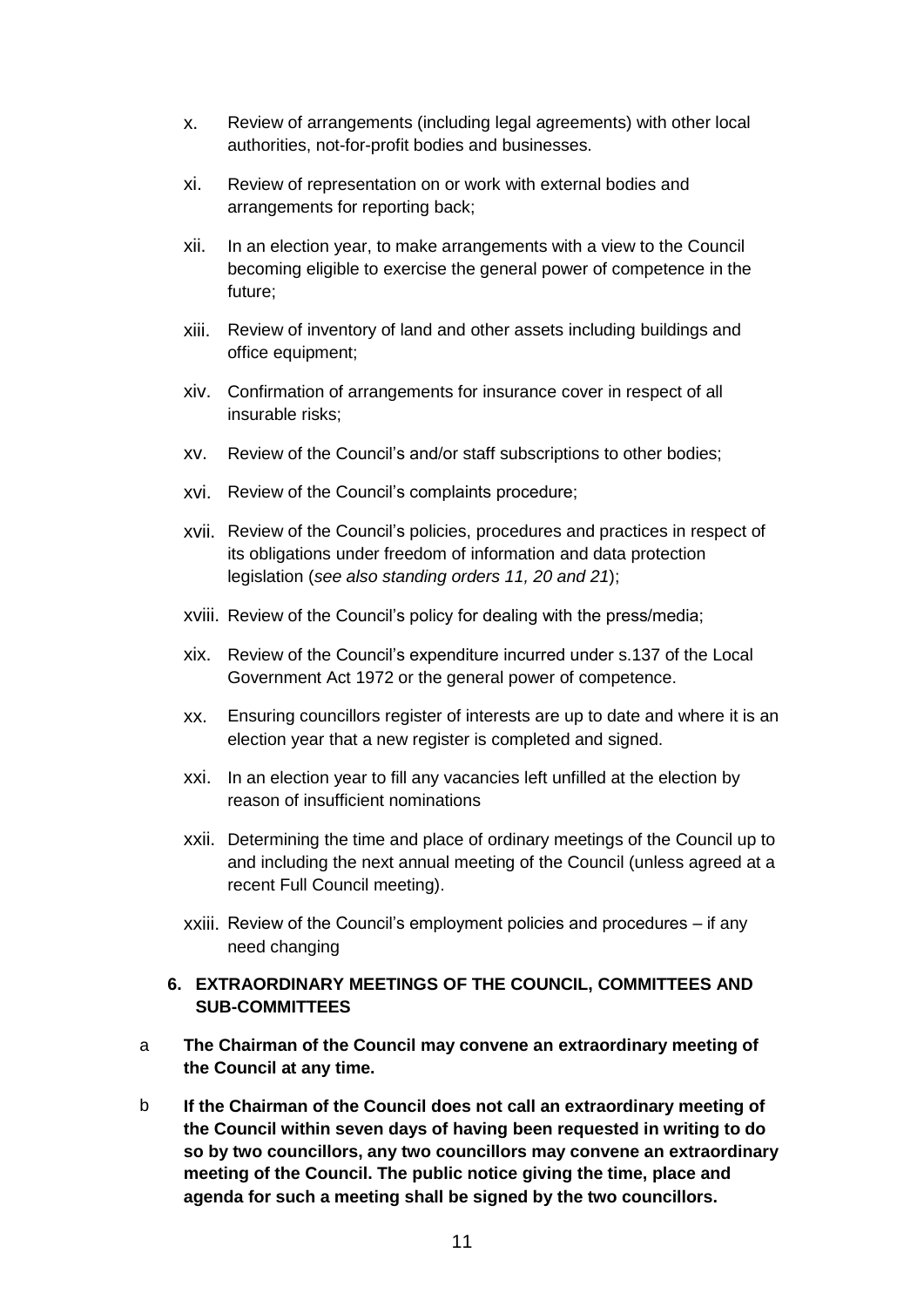- c The chairman of a committee [or a sub-committee] may convene an extraordinary meeting of the committee [or the sub-committee] at any time.
- d If the chairman of a committee [or a sub-committee] does not call an extraordinary meeting within 7 days of having been requested to do so by 2 members of the committee [or the sub-committee], any 2 members of the committee [or the sub-committee] may convene an extraordinary meeting of the committee [or a sub-committee].

# <span id="page-11-0"></span>**7. PREVIOUS RESOLUTIONS**

- a A resolution shall not be reversed within six months except either by a special motion, which requires written notice by at least 5 councillors to be given to the Proper Officer in accordance with standing order 9, or by a motion moved in pursuance of the recommendation of a committee or a sub-committee.
- b An exception to this rule may be made if additional information is provided after the meeting which could make an alternative course of action more economical, cost effective or beneficial to the Council. The Clerk, in consultation with the Chairman or Vice-Chairman of the relevant Committee, will arrange for this new information to be presented to the Council or Committee as appropriate.
- c When a motion moved pursuant to standing order 7(a) has been disposed of, no similar motion may be moved for a further six months.

## <span id="page-11-1"></span>**8. VOTING ON APPOINTMENTS**

a Where more than two persons have been nominated for a position to be filled by the Council and none of those persons has received an absolute majority of votes in their favour, the name of the person having the least number of votes shall be struck off the list and a fresh vote taken. This process shall continue until a majority of votes is given in favour of one person. A tie in votes may be settled by the casting vote exercisable by the chairman of the meeting.

## <span id="page-11-2"></span>**9. MOTIONS FOR A MEETING THAT REQUIRE WRITTEN NOTICE TO BE GIVEN TO THE PROPER OFFICER**

- a A motion shall relate to the responsibilities of the meeting for which it is tabled and in any event shall relate to the performance of the Council's statutory functions, powers and obligations or an issue which specifically affects the Council's area or its residents.
- b No motion may be moved at a meeting unless it is on the agenda and the mover has given written notice of its wording to the Proper Officer at least 10 clear days before the meeting. Clear days do not include the day of the notice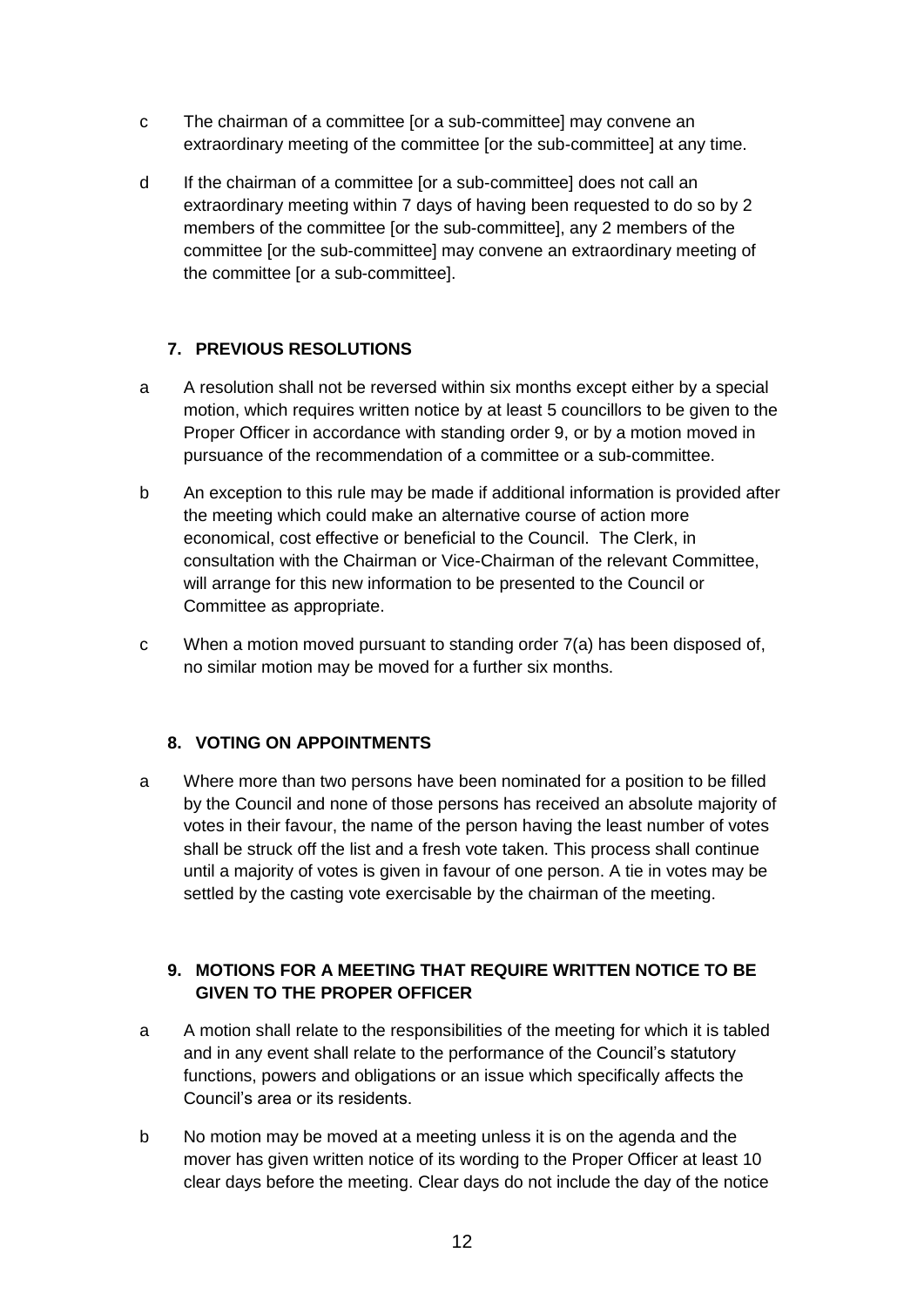or the day of the meeting.

- c The Proper Officer may, before including a motion on the agenda received in accordance with standing order 9(b), correct obvious grammatical or typographical errors in the wording of the motion.
- d If the Proper Officer considers the wording of a motion received in accordance with standing order 9(b) is not clear in meaning, the motion shall be rejected until the mover of the motion resubmits it, so that it can be understood, in writing, to the Proper Officer at least 10 clear days before the meeting.
- e If the wording or subject of a proposed motion is considered improper, the Proper Officer shall consult with the chairman of the forthcoming meeting or, as the case may be, the councillors who have convened the meeting, to consider whether the motion shall be included in the agenda or rejected.
- f The decision of the Proper Officer as to whether or not to include the motion on the agenda shall be final.
- g Motions received shall be recorded and numbered in the order that they are received.
- h Motions rejected shall be recorded with an explanation by the Proper Officer of the reason for rejection.

## <span id="page-12-0"></span>**10. MOTIONS AT A MEETING THAT DO NOT REQUIRE WRITTEN NOTICE**

- a The following motions may be moved at a meeting without written notice to the Proper Officer:
	- i. to correct an inaccuracy in the draft minutes of a meeting;
	- ii. to move to a vote;
	- iii. to defer consideration of a motion;
	- iv. to refer a motion to a particular committee or sub-committee;
	- v. to appoint a person to preside at a meeting;
	- vi. to change the order of business on the agenda;
	- vii. to proceed to the next business on the agenda;
	- viii. to require a written report;
	- ix. to appoint a committee or sub-committee and their members;
	- x. to extend the time limits for speaking;
	- xi. to exclude the press and public from a meeting in respect of confidential or other information which is prejudicial to the public interest;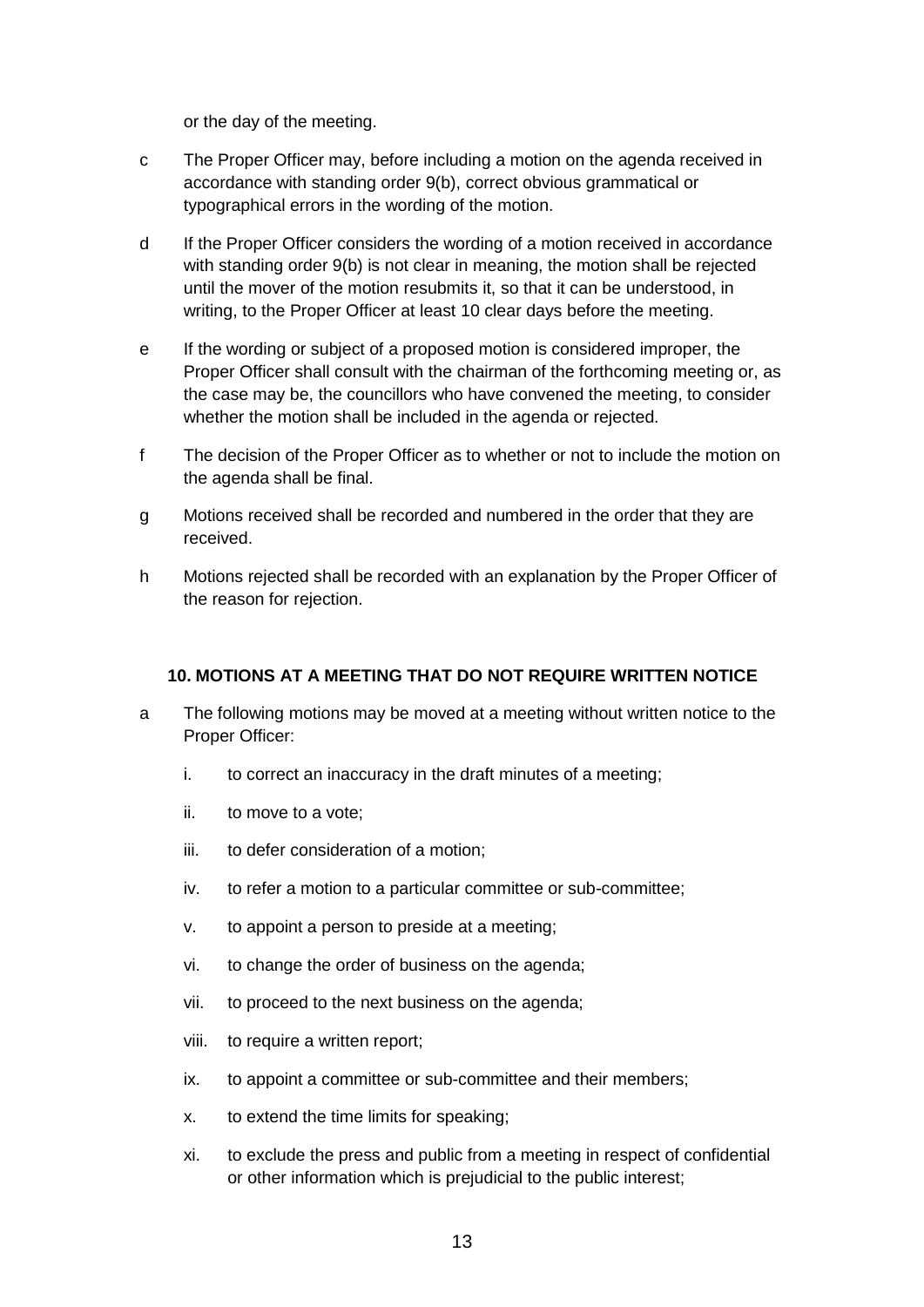- xii. to not hear further from a councillor or a member of the public;
- xiii. to exclude a councillor or member of the public for disorderly conduct;
- xiv. to temporarily suspend the meeting;
- xv. to suspend a particular standing order (unless it reflects mandatory statutory or legal requirements);
- xvi. to adjourn the meeting; or
- xvii. to close the meeting.

#### <span id="page-13-0"></span>**11. MANAGEMENT OF INFORMATION**

*See also standing order 20.*

- a **The Council shall have in place and keep under review, technical and organisational measures to keep secure information (including personal data) which it holds in paper and electronic form. Such arrangements shall include deciding who has access to personal data and encryption of personal data.**
- b **The Council shall have in place, and keep under review, policies for the retention and safe destruction of all information (including personal data) which it holds in paper and electronic form. The Council's retention policy shall confirm the period for which information (including personal data) shall be retained or if this is not possible the criteria used to determine that period (e.g. the Limitation Act 1980).**
- c **The agenda, papers that support the agenda and the minutes of a meeting shall not disclose or otherwise undermine confidential information or personal data without legal justification.**
- d **Councillors, staff, the Council's contractors and agents shall not disclose confidential information or personal data without legal justification.**

#### <span id="page-13-1"></span>**12. DRAFT MINUTES**

- **Full Council meetings** Committee meetings Sub-committee meetings
- a If the draft minutes of a preceding meeting have been served to councillors prior to the meeting at which they are due to be approved for accuracy, they shall be taken as read.
- b There shall be no discussion about the draft minutes of a preceding meeting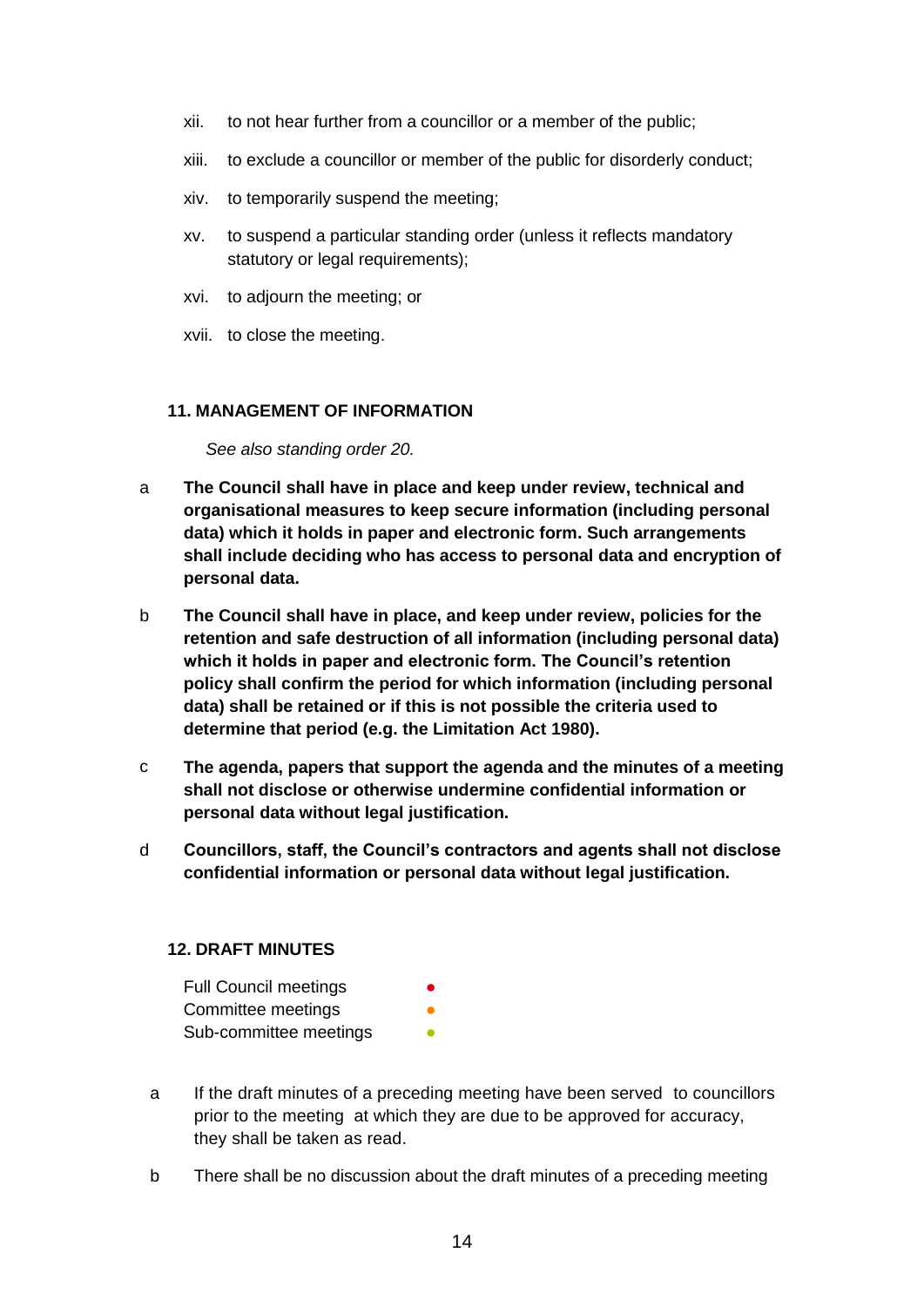except in relation to their accuracy. A motion to correct an inaccuracy in the draft minutes shall be moved in accordance with standing order 10(a)(i).

- c The accuracy of draft minutes, including any amendment(s) made to them, shall be confirmed by resolution and shall be signed by the chairman of the meeting and stand as an accurate record of the meeting to which the minutes relate.
- d If the chairman of the meeting does not consider the minutes to be an accurate record of the meeting to which they relate, he shall sign the minutes and include a paragraph in the following terms or to the same effect:

"The chairman of this meeting does not believe that the minutes of the meeting of the ( ) held on [date] in respect of ( ) were a correct record but his view was not upheld by the meeting and the minutes are confirmed as an accurate record of the proceedings."

- ● ● e **If the Council's gross annual income or expenditure (whichever is higher) does not exceed £25,000, it shall publish draft minutes on a website which is publicly accessible and free of charge not later than one month after the meeting has taken place.**
	- f Subject to the publication of draft minutes in accordance with standing order 12(e) and standing order 20(a) and following a resolution which confirms the accuracy of the minutes of a meeting, the draft minutes or recordings of the meeting for which approved minutes exist shall be destroyed.
	- g Upon a resolution which confirms the accuracy of the minutes of a meeting, any previous draft minutes on social media and notes of the meeting, for which approved minutes exist shall be destroyed
	- h Any recording of a meeting will be destroyed once the minutes have been typed.

## <span id="page-14-0"></span>**13. CODE OF CONDUCT AND DISPENSATIONS**

*See also standing order 3(u).*

- a All councillors and non-councillors with voting rights shall observe the code of conduct adopted by the Council and shall declare their level of interest as defined by the code of conduct, as soon as it becomes apparent, disclosing the existence and nature of that interest as required.
- b Unless he has been granted a dispensation, a councillor or non-councillor with voting rights shall withdraw from a meeting when it is considering a matter in which he has a disclosable pecuniary interest. He may return to the meeting after it has considered the matter in which he had the interest.
- c Unless he has been granted a dispensation, a councillor or non-councillor with voting rights shall withdraw from a meeting when it is considering a matter in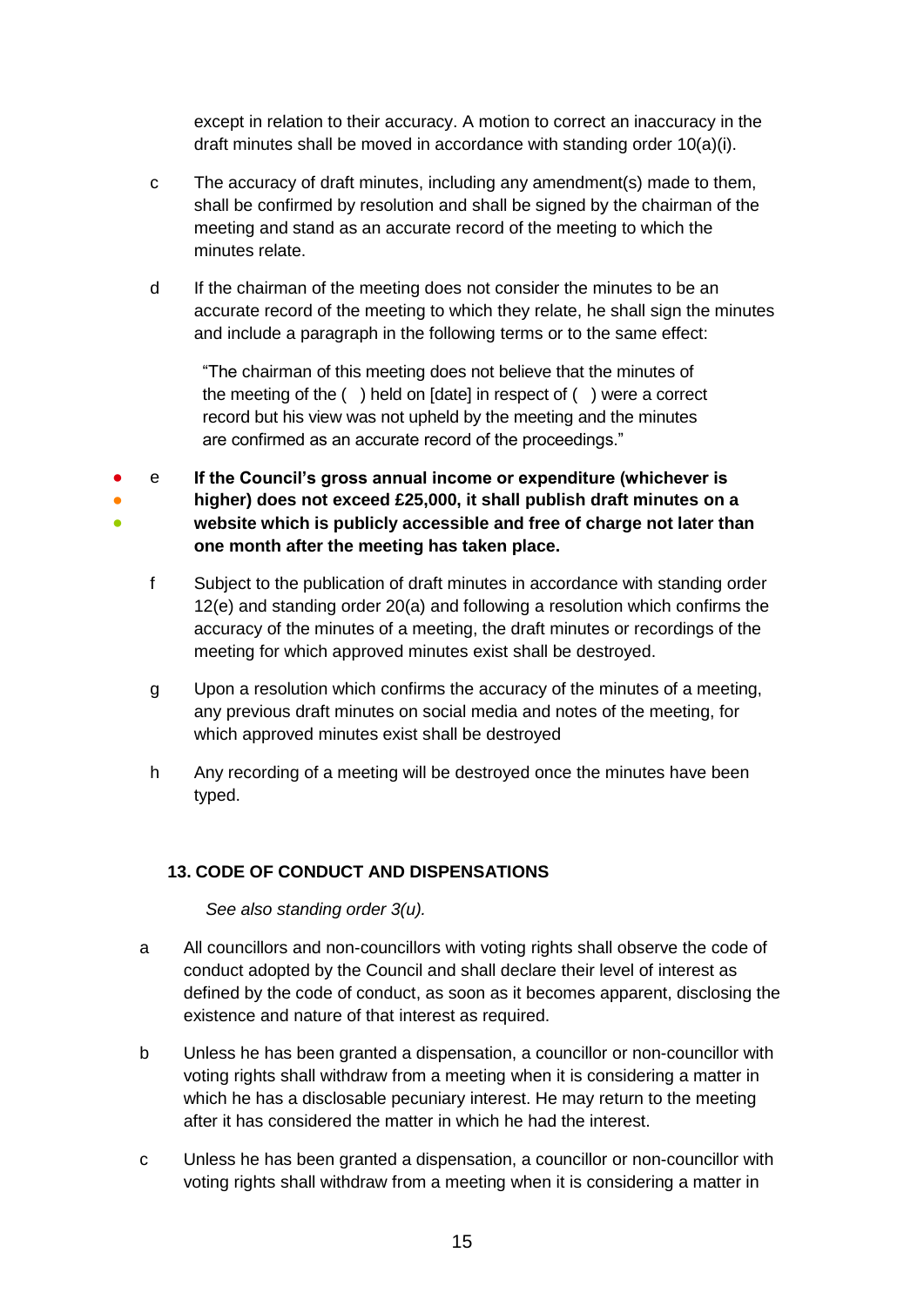which he has another interest if so required by the Council's code of conduct. He may return to the meeting after it has considered the matter in which he had the interest.

- d **Dispensation requests shall be in writing and submitted to the Proper Officer** as soon as possible before the meeting, or failing that, at the start of the meeting for which the dispensation is required.
- e A decision as to whether to grant a dispensation shall be made by the proper officer or by a meeting of the Council, or committee or sub-committee [for which the dispensation is required] and that decision is final.
- f A dispensation request shall confirm:
	- i. the description and the nature of the disclosable pecuniary interest or other interest to which the request for the dispensation relates;
	- ii. whether the dispensation is required to participate at a meeting in a discussion only or a discussion and a vote;
	- iii. the date of the meeting or the period (not exceeding four years) for which the dispensation is sought; and
	- iv. an explanation as to why the dispensation is sought.
- g Subject to standing orders 13(d) and (f), a dispensation request shall be considered by the proper officer before the meeting or, if this is not possible at the start of the meeting for which dispensation is required or by councillors at the beginning of the meeting of the Council, or committee or sub-committee for which the dispensation is required.
- **h A dispensation may be granted in accordance with standing order 13(e) if having regard to all relevant circumstances any of the following apply:**
	- **i. without the dispensation the number of persons prohibited from participating in the particular business would be so great a proportion of the meeting transacting the business as to impede the transaction of the business;**
	- **ii. granting the dispensation is in the interests of persons living in the Council's area; or**
	- **iii. it is otherwise appropriate to grant a dispensation.**

## <span id="page-15-0"></span>**14. CODE OF CONDUCT COMPLAINTS**

a Upon notification by Wealden District Council that it is dealing with a complaint that a councillor or non-councillor with voting rights has breached the Council's code of conduct, the Proper Officer shall, subject to standing order 11, report this to the Council.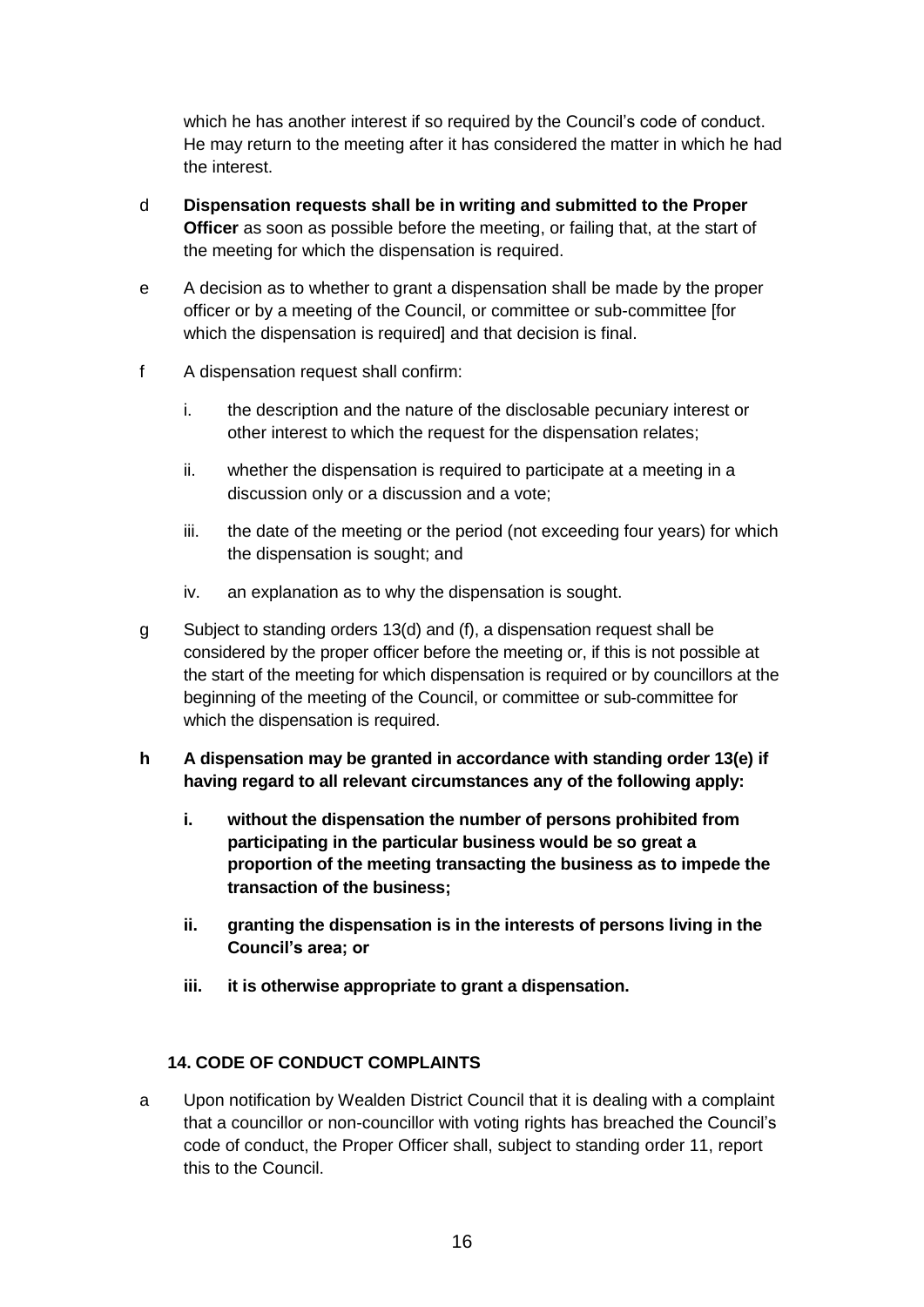- b Where the notification in standing order 14(a) relates to a complaint made by the Proper Officer, the Proper Officer shall notify the Chairman of Council of this fact, and the Chairman shall nominate another staff member to assume the duties of the Proper Officer in relation to the complaint until it has been determined and the Council has agreed what action, if any, to take in accordance with standing order 14(d).
- c The Council may:
	- i. provide information or evidence where such disclosure is necessary to investigate the complaint or is a legal requirement;
	- ii. seek information relevant to the complaint from the person or body with statutory responsibility for investigation of the matter;
- d **Upon notification by the District or Unitary Council that a councillor or non-councillor with voting rights has breached the Council's code of conduct, the Council shall consider what, if any, action to take against him. Such action excludes disqualification or suspension from office.**

#### <span id="page-16-0"></span>**15. PROPER OFFICER**

- a The Proper Officer shall be either (i) the clerk or (ii) other staff member(s) nominated by the Council to undertake the work of the Proper Officer when the Proper Officer is absent.
- b The Proper Officer shall:
	- i. **at least three clear days before a meeting of the council, a committee** or a sub-committee**,**
		- **serve on councillors by delivery or post at their residences or by email authenticated in such manner as the Proper Officer thinks fit, a signed summons confirming the time, place and the agenda (provided the councillor has consented to service by email), and**
		- **Provide, in a conspicuous place, public notice of the time, place and agenda (provided that the public notice with agenda of an extraordinary meeting of the Council convened by councillors is signed by them).**

*See standing order 3(b) for the meaning of clear days for a meeting of a full council and standing order 3(c) for the meaning of clear days for a meeting of a committee;*

- ii. subject to standing order 9, include on the agenda all motions in the order received unless a councillor has given written notice at least 7 days before the meeting confirming his withdrawal of it;
- iii. **convene a meeting of the Council for the election of a new Chairman of the Council, occasioned by a casual vacancy in his office;**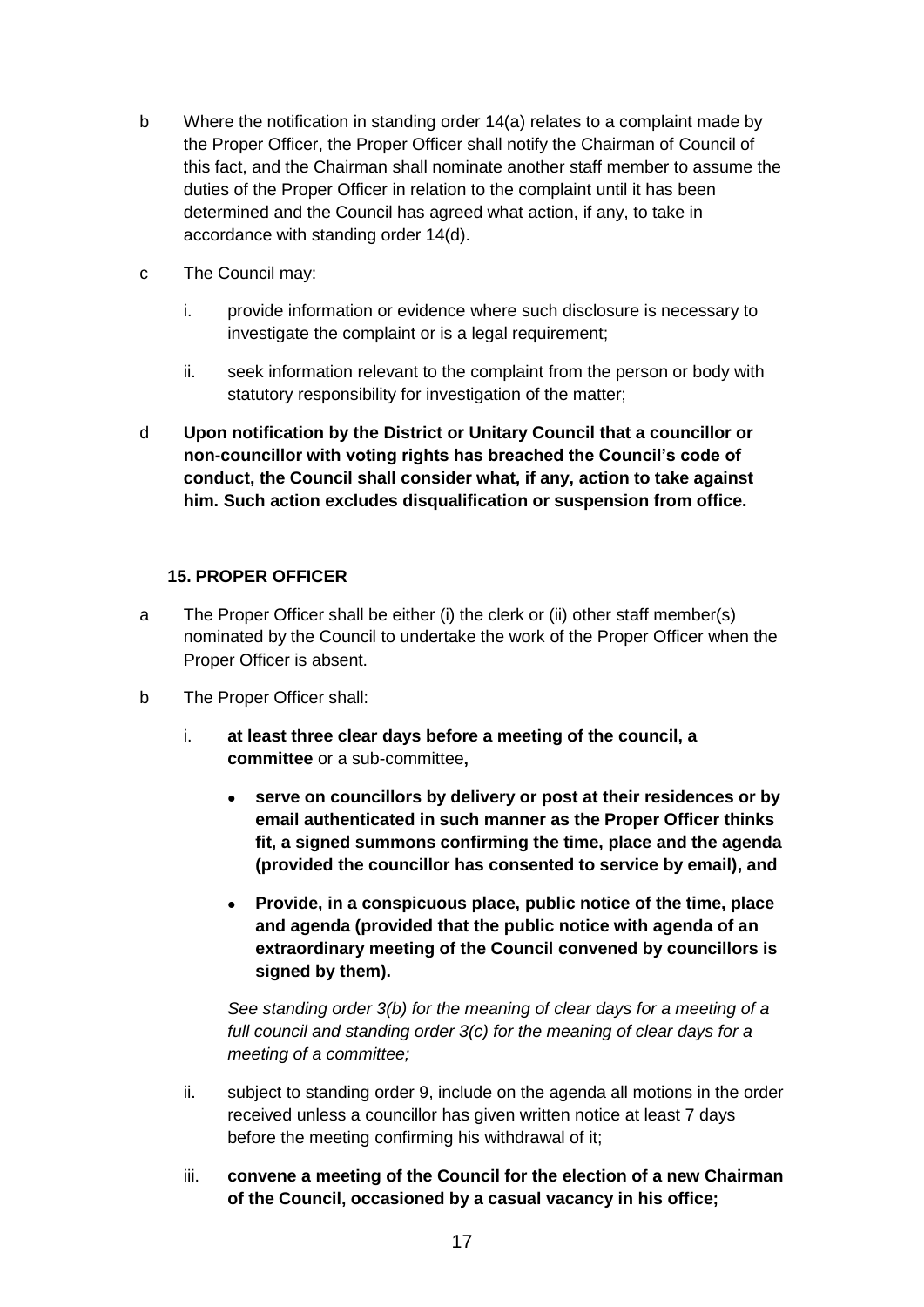- iv. **facilitate inspection of the minute book by local government electors;**
- v. **receive and retain copies of byelaws made by other local authorities;**
- vi. hold acceptance of office forms from councillors;
- vii. hold a copy of every councillor's register of interests;
- viii. assist with responding to requests made under freedom of information legislation and rights exercisable under data protection legislation, in accordance with the Council's relevant policies and procedures;
- ix. liaise, as appropriate, with the Council's Data Protection Officer (if there is one);
- x. receive and send general correspondence and notices on behalf of the Council except where there is a resolution to the contrary;
- xi. assist in the organisation of, storage of, access to, security of and destruction of information held by the Council in paper and electronic form subject to the requirements of data protection and freedom of information legislation and other legitimate requirements (e.g. the Limitation Act 1980);
- xii. arrange for legal deeds to be executed; (*see also standing order 23);*
- xiii. arrange or manage the prompt authorisation, approval, and instruction regarding any payments to be made by the Council in accordance with its financial regulations;
- xiv. record every planning application notified to the Council and the Council's response to the local planning authority within the Minutes of the appropriate Planning and Highways Committee;
- xv. refer a planning application received by the Council to the next available meeting of the Planning and Highways Committee OR [Chairman or in his absence Vice-Chairman (if there is one) of the () Committee] within two working days of receipt to facilitate an extraordinary meeting if the nature of a planning application requires consideration before the next ordinary meeting of [the Planning and Highways committee];
- xvi. manage access to information about the Council via the publication scheme; and
- xvii. retain custody of the seal of the Council (if there is one) which shall not be used without a resolution to that effect. (s*ee also standing order 23).*
	- *xviii. Action or undertake activity or responsibilities instructed by resolution or contained in standing orders.*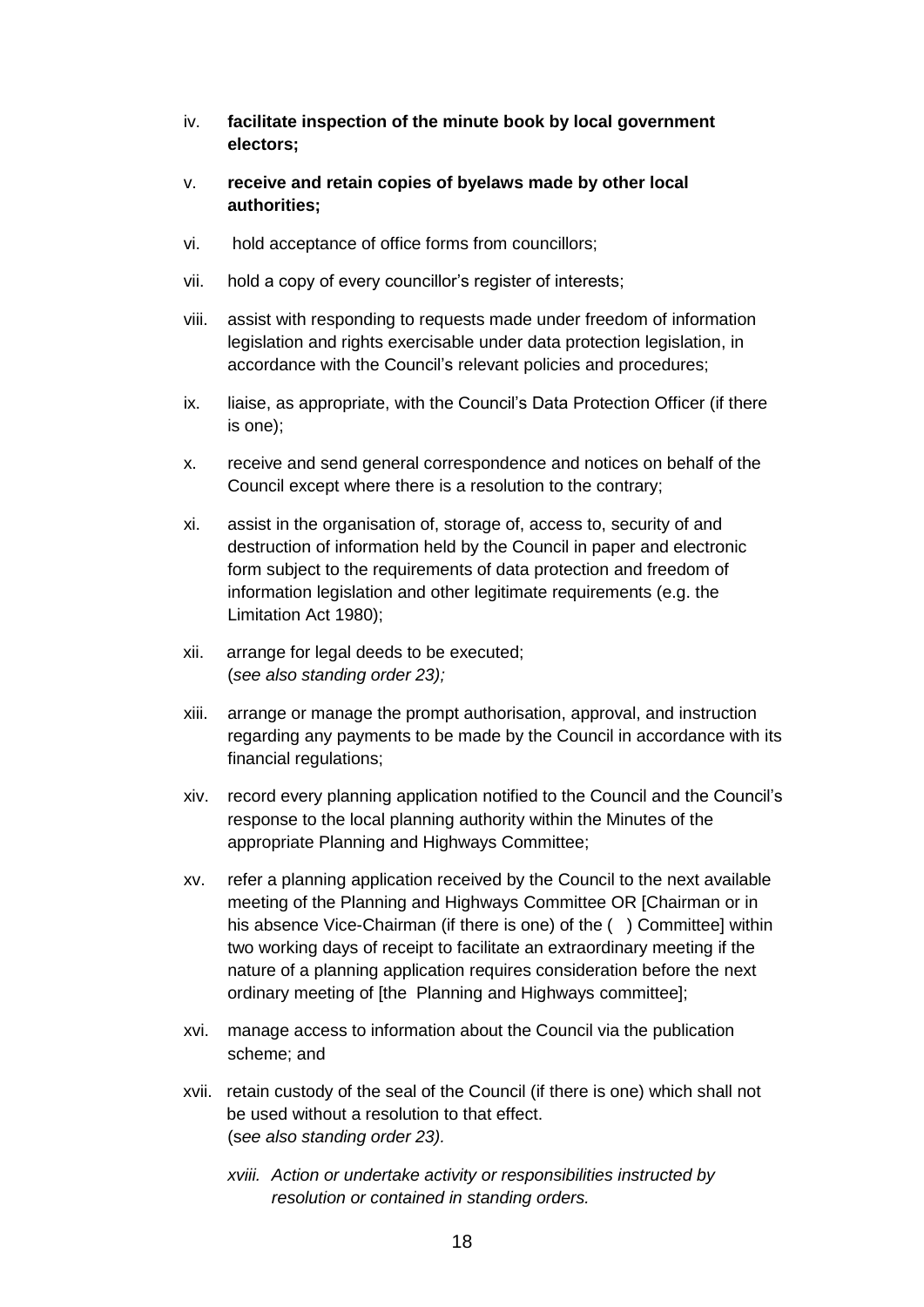- *xix. To sign notices or other documents on behalf of the Council*
- *xx. To certify copies of byelaws made by the Council*

xxi. *To act in line with the Scheme of Delegation and to ensure that all delegated decisions are recorded in writing. There may be times, such as during the coronavirus situation, that the Scheme of Delegation will need to be increased, this will need to be agreed by a quorate of the Council and will be reduced to the normal level once the situation has passed.*

#### <span id="page-18-0"></span>**16. RESPONSIBLE FINANCIAL OFFICER**

a The Council shall appoint appropriate staff member(s) to undertake the work of the Responsible Financial Officer when the Responsible Financial Officer is absent.

#### <span id="page-18-1"></span>**17. ACCOUNTS AND ACCOUNTING STATEMENTS**

- a "Proper practices" in standing orders refer to the most recent version of "Governance and Accountability for Local Councils – a Practitioners' Guide".
- b All payments by the Council shall be authorised, approved and paid in accordance with the law, proper practices and the Council's financial regulations.
- c The Responsible Financial Officer shall supply to each councillor at least quarterly a statement to summarise:
	- i. the Council's income and expenditure for each quarter;
	- ii. the Council's aggregate income and expenditure for the year to date;
	- iii. the balances held at the end of the quarter being reported and

which includes a comparison with the budget for the financial year and highlights any actual or potential overspends

d. Changes in identified reserves shall be approved by Council as part of the budgetary control monitoring process.

e As soon as possible after the financial year end at 31 March, the Responsible Financial Officer shall provide:

- i. each councillor with a statement summarising the Council's income and expenditure for the last quarter and the year to date for information; and
- ii. to the Council the accounting statements for the year in the form of the annual governance and accountability return, as required by proper practices, for consideration and approval.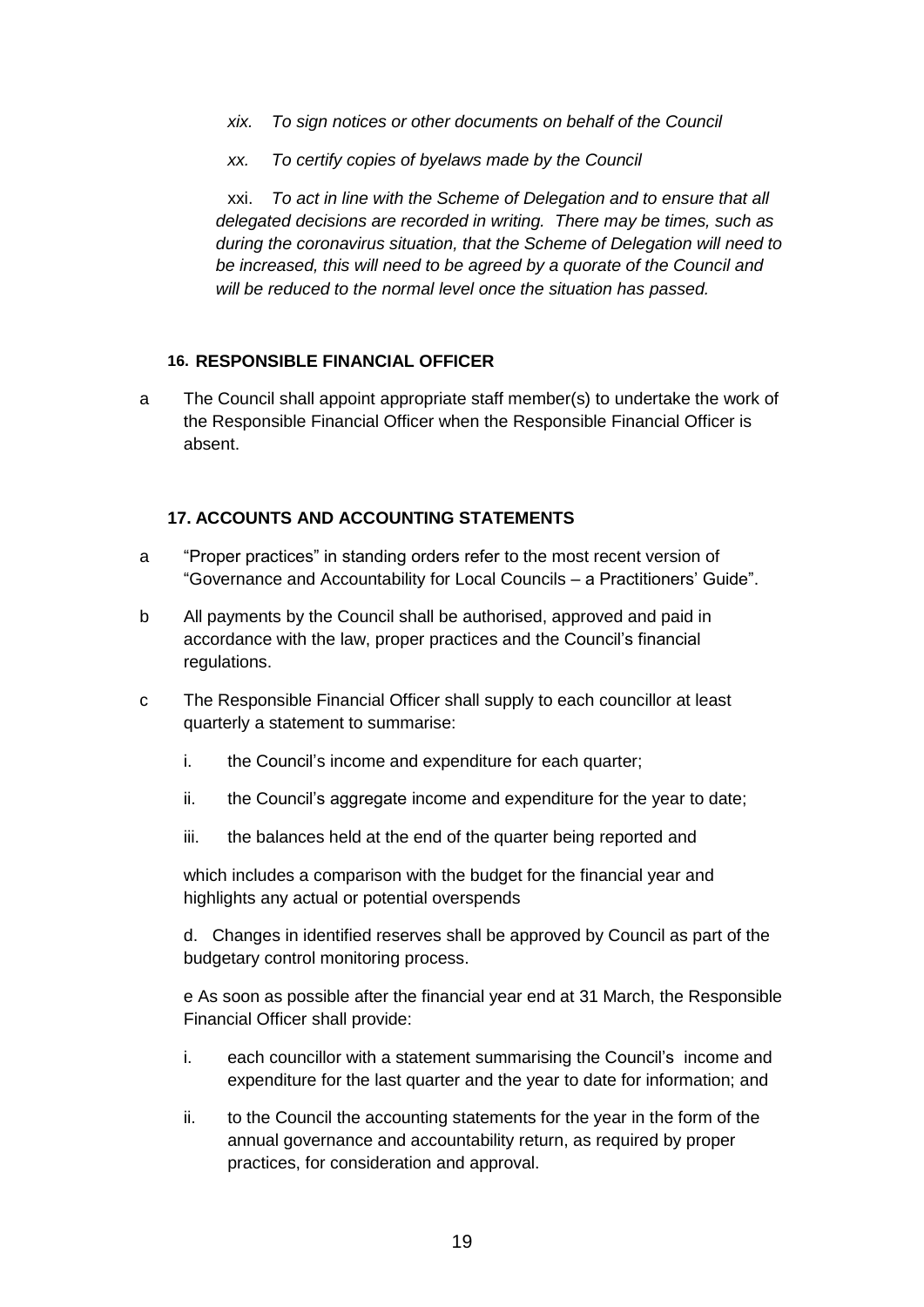f The year-end accounting statements shall be prepared in accordance with proper practices and apply the form of accounts determined by the Council (receipts and payments, or income and expenditure) for the year to 31 March. A completed draft annual governance and accountability return shall be presented to all councillors at least 14 days prior to anticipated approval by the Council. The annual governance and accountability return of the Council, which is subject to external audit, including the annual governance statement, shall be presented to the Council for consideration and formal approval before 30 June. This date may be changed if the External Auditors extend their dates due to the coronavirus situation or any future similar situations.

g As set out in Financial Regulations, the Council's credit card shall be held by the Clerk and only used in circumstances where payment of an account to secure urgent goods or services by other means is not feasible. The credit limit will be £1,000 and any balance will be cleared each month so that interest is not incurred. The Clerk may incur expenditure on the credit card between £100-£1000 with the agreement of the Chair and the Vice-Chair of the Council. Any amounts between £50 - £100 she would inform the Chair and Vice-Chair of

the

Council of the expenditure.

#### <span id="page-19-0"></span>**18. FINANCIAL CONTROLS AND PROCUREMENT**

- a. The Council shall consider and approve financial regulations drawn up by the Responsible Financial Officer, which shall include detailed arrangements in respect of the following:
	- i. the keeping of accounting records and systems of internal controls;
	- ii. the assessment and management of financial risks faced by the Council;
	- iii. the work of the independent internal auditor in accordance with proper practices and the receipt of regular reports from the internal auditor, which shall be required at least annually;
	- iv. the inspection and copying by councillors and local electors of the Council's accounts and/or orders of payments; and
	- v. whether contracts with an estimated value below **£25,000** due to special circumstances are exempt from a tendering process or procurement exercise.
- b. Financial regulations shall be reviewed regularly and at least annually for fitness of purpose.
- c. **A public contract regulated by the Public Contracts Regulations 2015 with an estimated value in excess of £25,000 but less than the relevant**
- c. **thresholds in standing order 18(f) is subject to the "light touch" arrangements under Regulations 109-114 of the Public Contracts Regulations 2015 unless it proposes to use an existing list of approved suppliers (framework agreement).**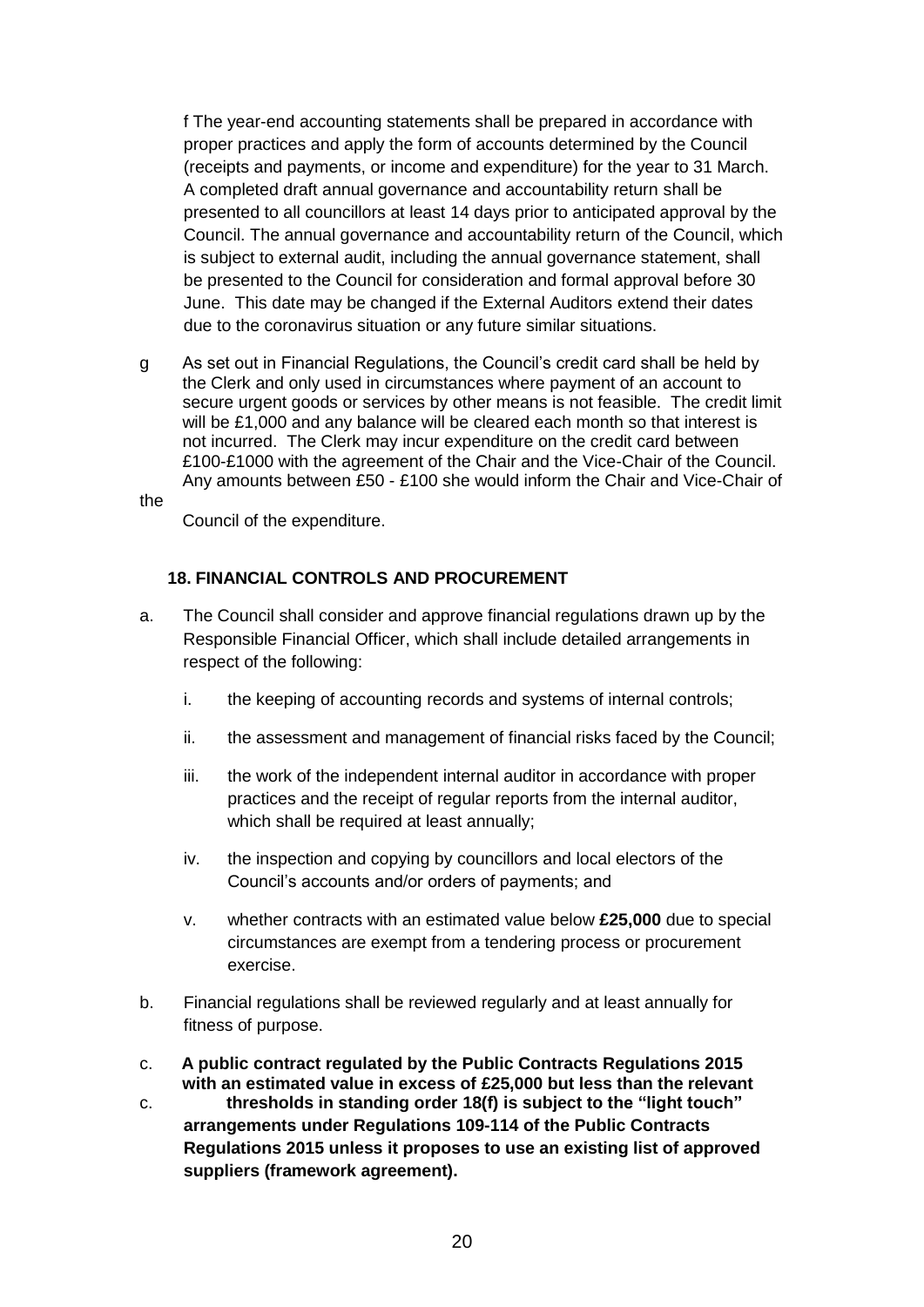- d. Subject to additional requirements in the financial regulations of the Council, the tender process for contracts for the supply of goods, materials, services or the execution of works shall include, as a minimum, the following steps:
	- i. a specification for the goods, materials, services or the execution of works shall be drawn up;
	- ii. an invitation to tender shall be drawn up to confirm (i) the Council's specification (ii) the time, date and address for the submission of tenders (iii) the date of the Council's written response to the tender and (iv) the prohibition on prospective contractors contacting councillors or staff to encourage or support their tender outside the prescribed process;
	- iii. the invitation to tender shall be advertised in a local newspaper and in any other manner that is appropriate;
	- iv. tenders are to be submitted in writing in a sealed marked envelope addressed to the Proper Officer;
	- v. tenders shall be opened by the Proper Officer in the presence of at least one councillor after the deadline for submission of tenders has passed;
	- vi. tenders are to be reported to and considered by the appropriate meeting of the Council or a committee or sub-committee with delegated responsibility.

e. Neither the Council, nor a committee or a sub-committee with delegated responsibility for considering tenders, is bound to accept the lowest value tender.

**f. A public contract regulated by the Public Contracts Regulations 2015 with an estimated value in excess of £189,330 for a public service or supply contract or in excess of £4,733,252 for a public works contract or £633,540 for a social and other specific services contract (or other thresholds determined by the European Commission every two years and published in the Official Journal of the European Union (OJEU)) shall comply with the relevant procurement procedures and other requirements in the Public Contracts Regulations 2015 which include advertising the contract opportunity on the Contracts Finder website and in OJEU.**

**g. A public contract in connection with the supply of gas, heat, electricity, drinking water, transport services, or postal services to the public; or the provision of a port or airport; or the exploration for or extraction of gas, oil or solid fuel with an estimated value in excess of £378,660 for a supply, services or design contract; or in excess of £4,733,252 for a works contract; or £663,540 for a social and other specific services contract (or other thresholds determined by the European Commission every two years and published in OJEU) shall comply with the relevant procurement procedures and other requirements in the Utilities Contracts Regulations 2016.**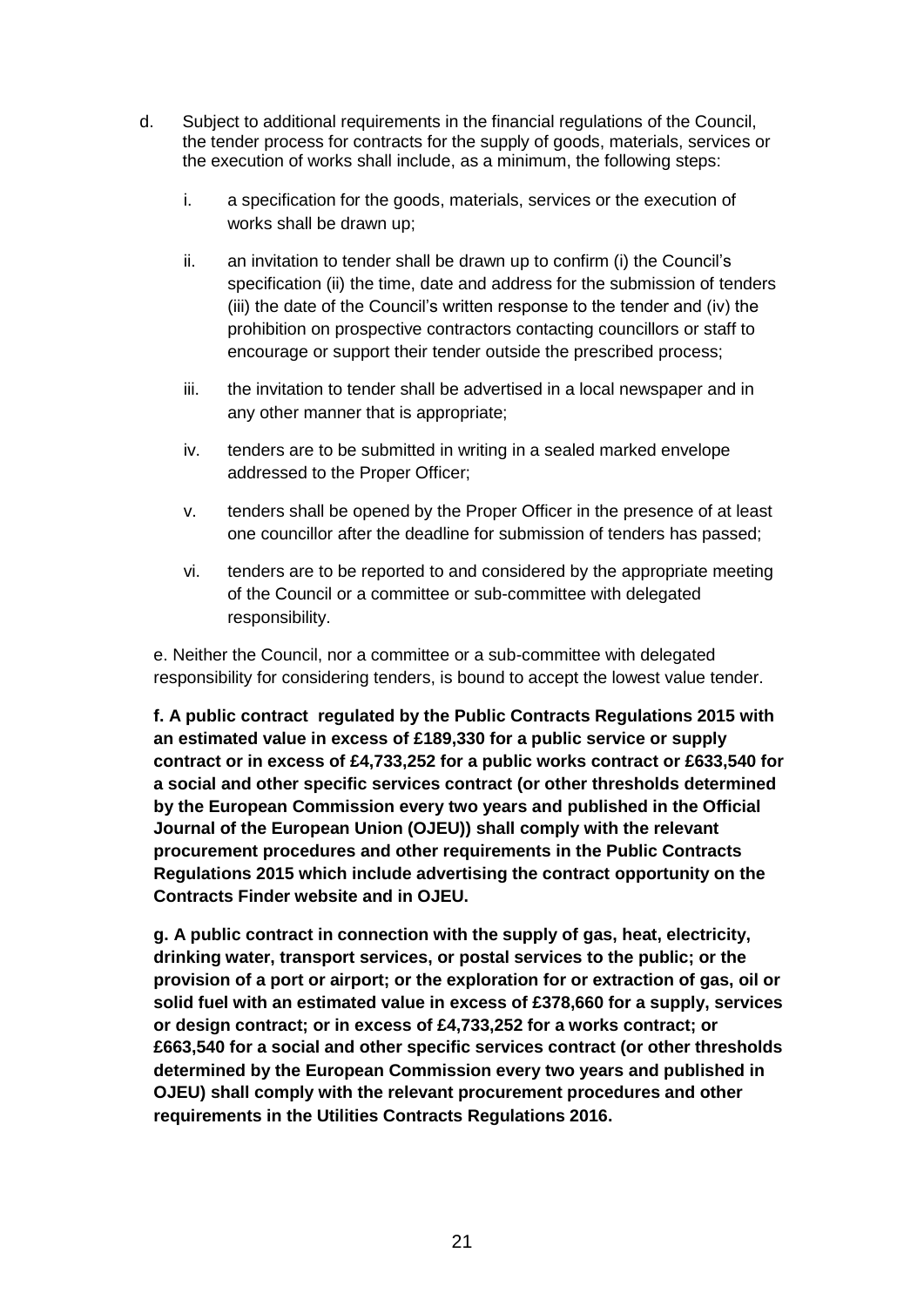#### <span id="page-21-0"></span>**19. HANDLING STAFF MATTERS**

- a A matter personal to a member of staff that is being considered by a meeting of Council or the Staffing Sub-Committee is subject to standing order 11.
- b Subject to the Council's policy regarding absences from work, the Council's most senior member of staff shall notify the chairman of the Council, or if he is not available, the Vice-Chairman of the Council of long-term absence occasioned by illness or other reason and that person shall report such absence to the Staffing Sub-Committee at its next meeting.
- c Two councillors agreed by the staffing sub-committee shall upon a resolution conduct on an annual basis a review of the performance and annual appraisal of the work of the Clerk. The reviews and appraisal shall be recorded in writing and a summary reported to the next meeting of the Staffing Sub-Committee.
- d Subject to the Council's policy regarding the handling of grievance matters, the Council's most senior member of staff (or other members of staff) shall contact the Chairman of the Council or the chairman of the Staffing Sub-Committee in respect of an informal or formal grievance matter, and this matter shall be reported back and progressed by resolution of the Staffing Sub-Committee.
- e Subject to the Council's policy regarding the handling of grievance matters, if an informal or formal grievance matter raised by the Clerk relates to the chairman or vice-chairman of the Staffing Sub-Committee, this shall be communicated to the Chairman or Vice-Chairman of the FGP Committee and shall be progressed by resolution of the FGP Committee.
- f Any persons responsible for all or part of the management of staff shall treat as confidential the written records of all meetings relating to their performance, capabilities, grievance or disciplinary matters.
- g The Council shall keep all written records relating to employees secure. All paper records shall be secured and locked and electronic records shall be password protected and encrypted.
- h In accordance with standing order 11(a), persons with line management responsibilities shall have access to staff records referred to in standing order 19(f).
- i At the beginning of every year, the council shall review the pay and conditions of service of all staff. This should follow the guidelines published by NALC

#### <span id="page-21-1"></span>**20. RESPONSIBILITIES TO PROVIDE INFORMATION**

*See also standing order 21.*

a **In accordance with freedom of information legislation, the Council shall publish information in accordance with its publication scheme and respond to requests for information held by the Council.**

**The Council, shall publish information in accordance with the**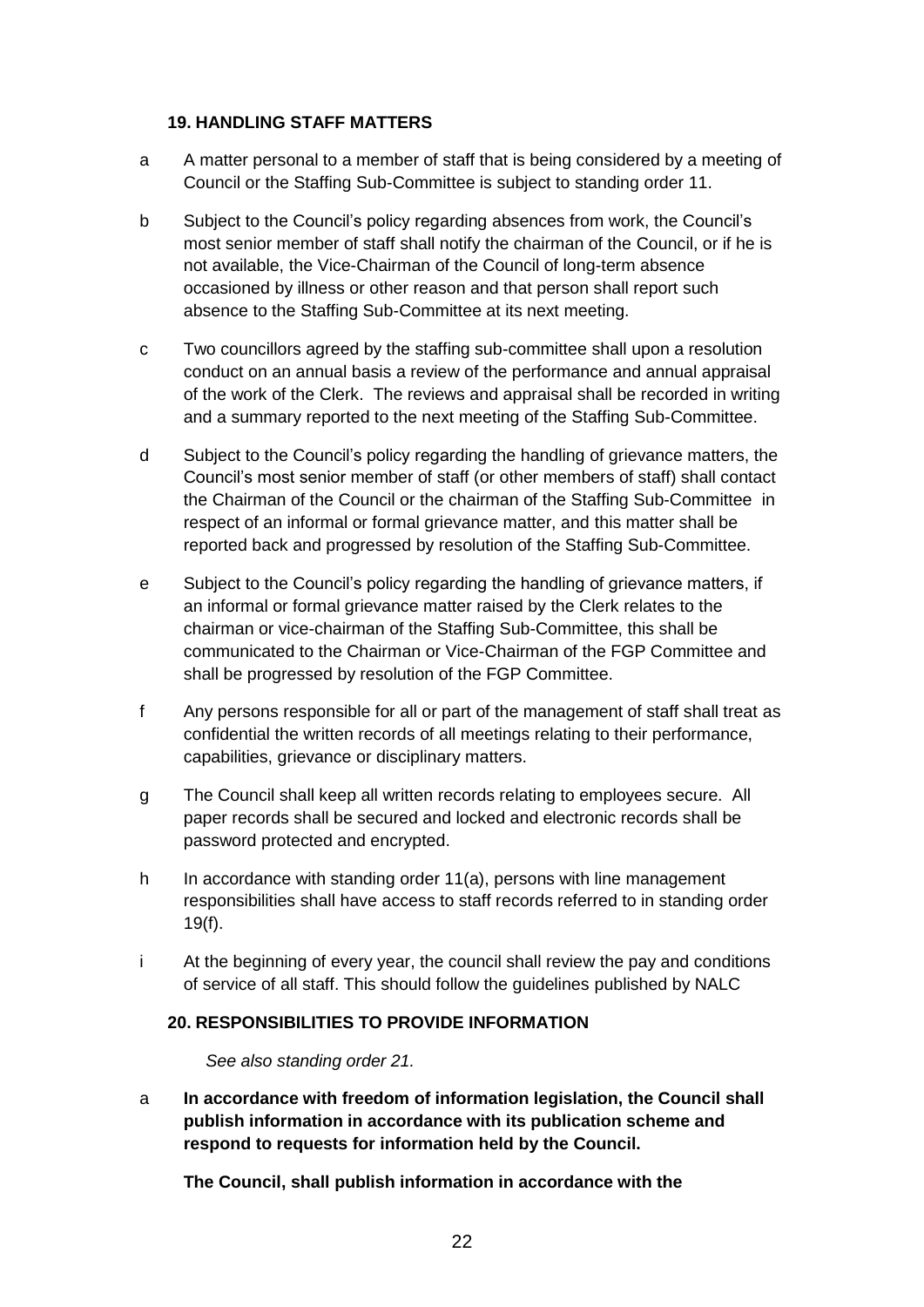## **requirements of the Local Government (Transparency Requirements) (England) Regulations 2015**.

<span id="page-22-0"></span>**21. RESPONSIBILITIES UNDER DATA PROTECTION LEGISLATION** 

(Below is not an exclusive list). *See also standing order 11.*

- a The Council may appoint a Data Protection Officer.
- b **The Council shall have policies and procedures in place to respond to an individual exercising statutory rights concerning his personal data.**
- c **The Council shall have a written policy in place for responding to and managing a personal data breach.**
- d **The Council shall keep a record of all personal data breaches comprising the facts relating to the personal data breach, its effects and the remedial action taken.**
- e **The Council shall ensure that information communicated in its privacy notice(s) is in an easily accessible and available form and kept up to date.**
- f **The Council shall maintain a written record of its processing activities.**

## <span id="page-22-1"></span>**22. RELATIONS WITH THE PRESS/MEDIA**

a Requests from the press or other media for an oral or written comment or statement from the Council, its councillors or staff shall be handled in accordance with the Council's policy in respect of dealing with the press and/or other media.

## <span id="page-22-2"></span>**23. EXECUTION AND SEALING OF LEGAL DEEDS**

*See also standing orders 15(b)(xii) and (xvii).*

- a A legal deed shall not be executed on behalf of the Council unless authorised by a resolution.
- b **Subject to standing order 23(a), the Council's common seal shall alone be used for sealing a deed required by law. It shall be applied by the Proper Officer in the presence of two councillors who shall sign the deed as witnesses.**

*The above is applicable to a Council with a common seal.*